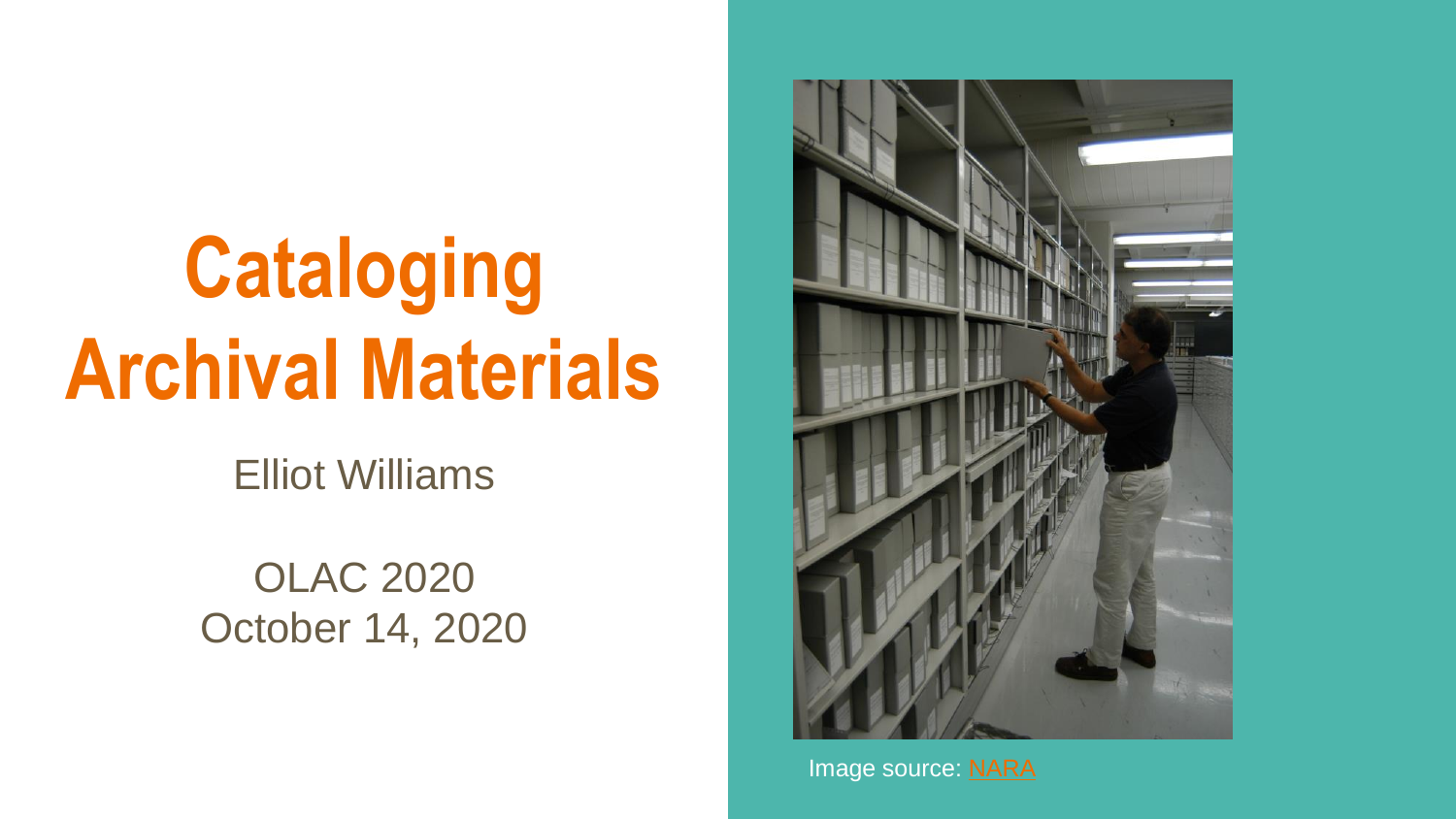#### **Agenda**

- 1. Basics of archival description
	- a) Crash-course in archival theory
	- b) Understanding finding aids
	- c) DACS & EAD
- 2. MARC records for archival collections
	- a) Why we make them
	- b) Specific fields and guidelines
- 3. Practice exercise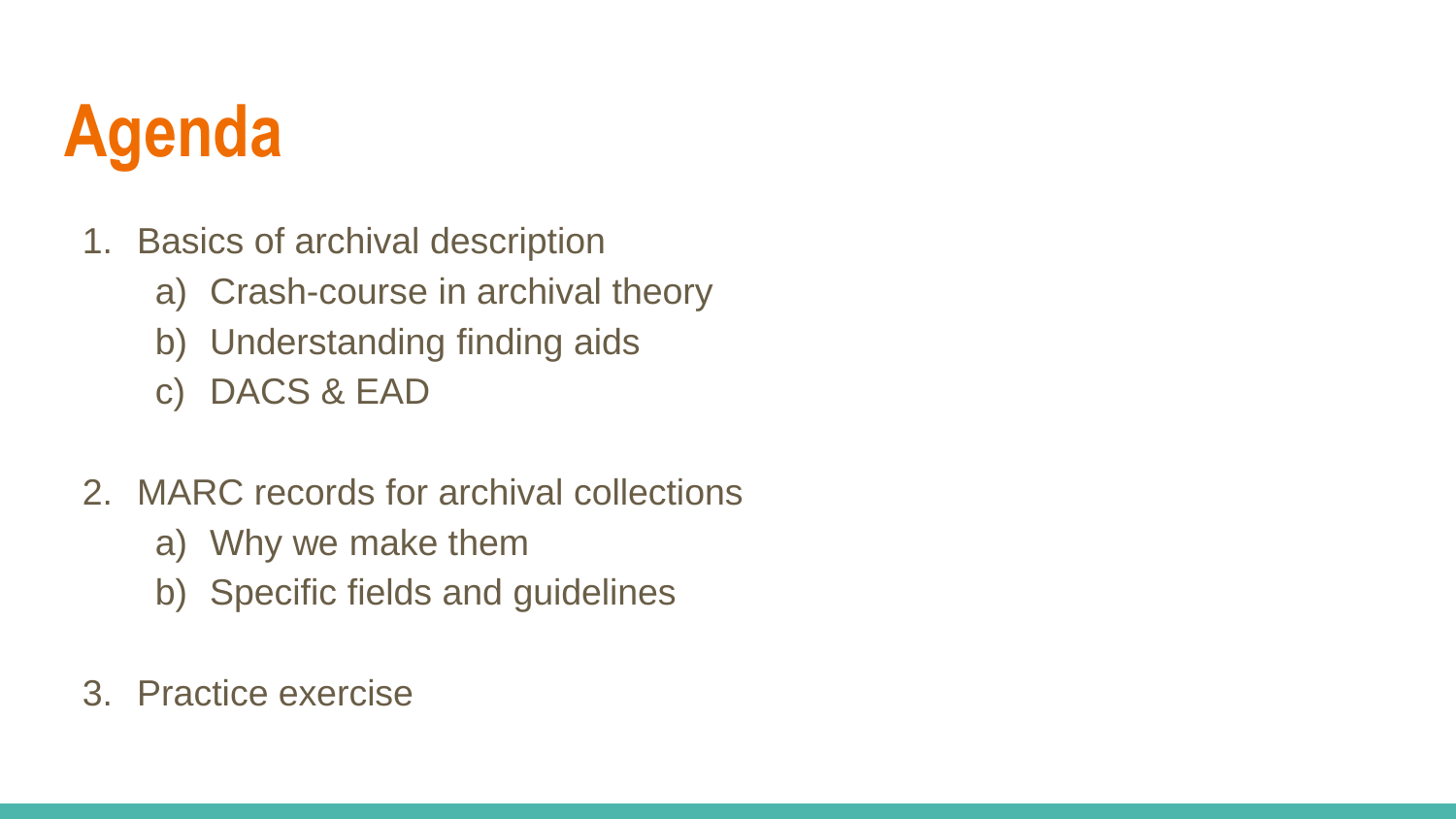

How comfortable do you feel working with archival collections?

How much experience do you have creating MARC records for archival materials?



Image source: [University of Michigan](https://dp.la/item/836916fb1d2a510ce7d9508e64be2289)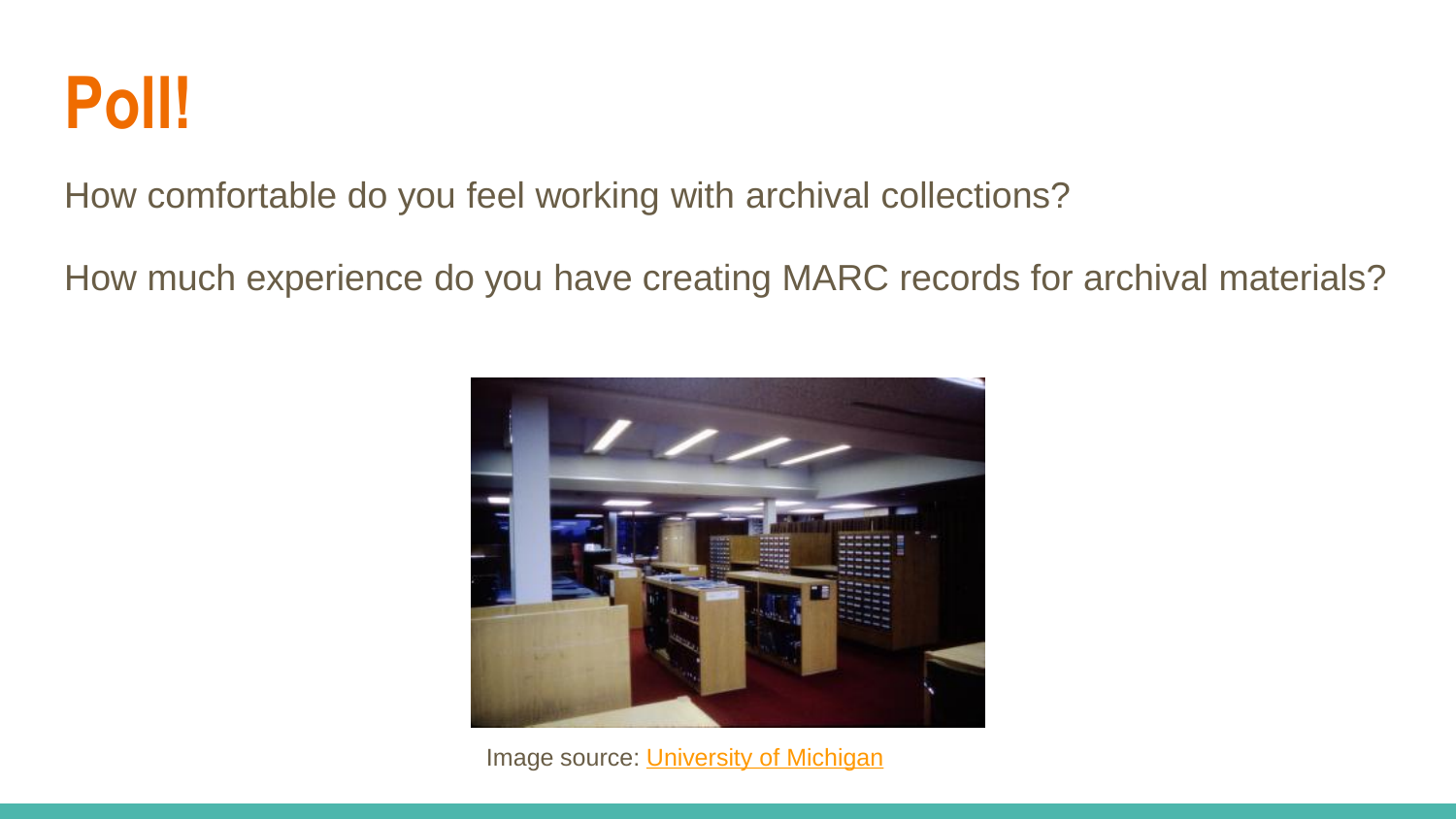#### **DACS Statement of Principles**

- 1. Archival description expresses professional ethics and values.
- 2. Users are the fundamental reason for archival description.
- 3. Because archival description privileges intellectual content in context, descriptive rules apply equally to all records, regardless of format or carrier type.
- 4. Records, agents, activities, and the relationship between them are the four fundamental concepts that constitute archival description.
- 5. Archival description must be clear about what archivists know, what they don't know, and how they know it.
- 6. Archivists must document and make discoverable the actions they take on records.
- 7. Archival description is accessible.
- 8. Archival description should be easy to use, re-use, and share.
- 9. Each collection within a repository must have an archival description.
- 10. Archivists must have a user-driven reason to enhance existing archival description.
- 11. Archival description is a continuous intellectual endeavor.

[https://saa-ts-dacs.github.io/dacs/04\\_statement\\_of\\_principles.html](https://saa-ts-dacs.github.io/dacs/04_statement_of_principles.html)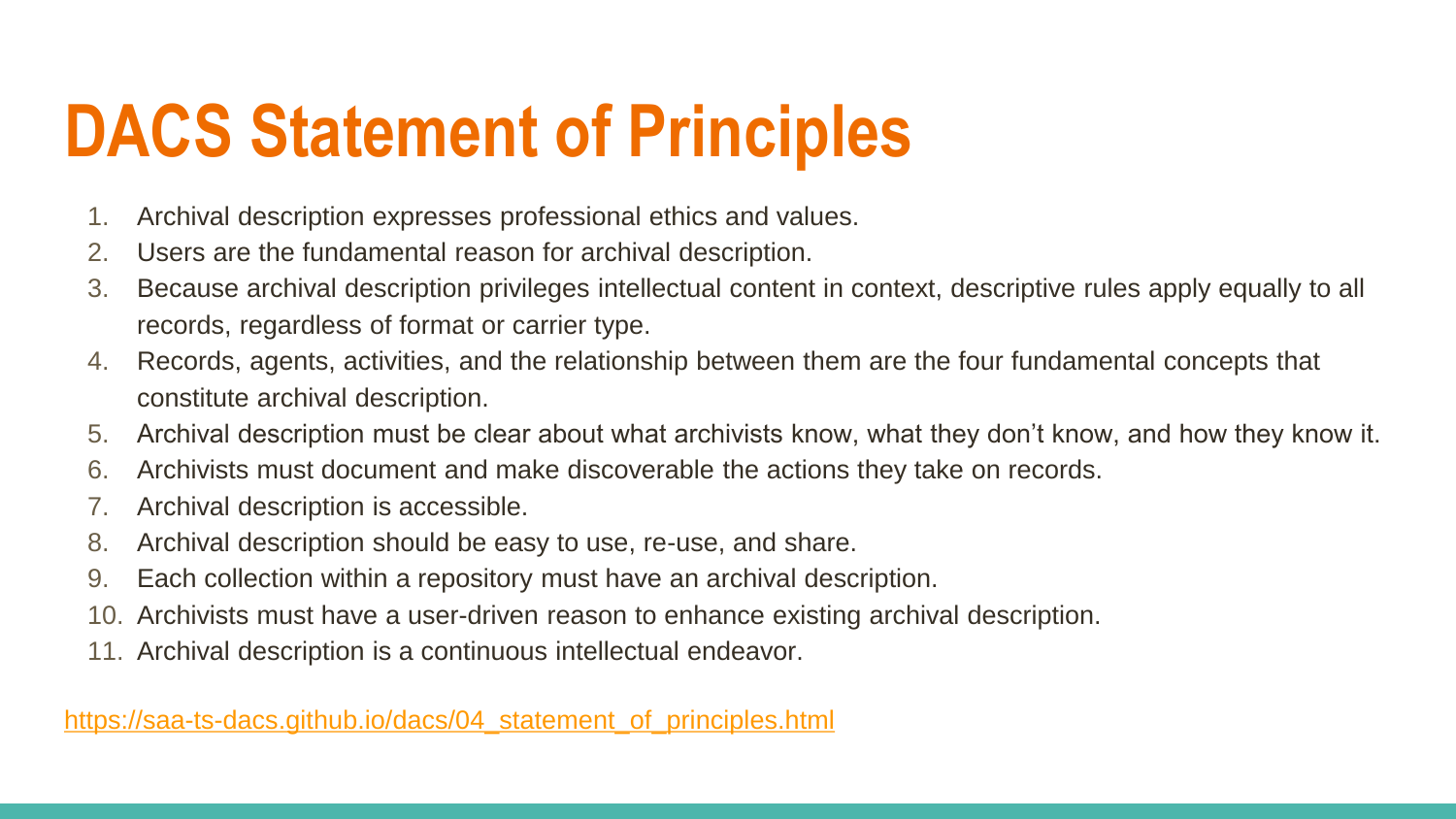## **Context is everything.**

"Good archival description cannot just depict the physical and intellectual characteristics of documents. It must communicate how the accumulation of documents in a collection represents and provides evidence of the major functions of an organization or individual." (DACS, Statement of Principles)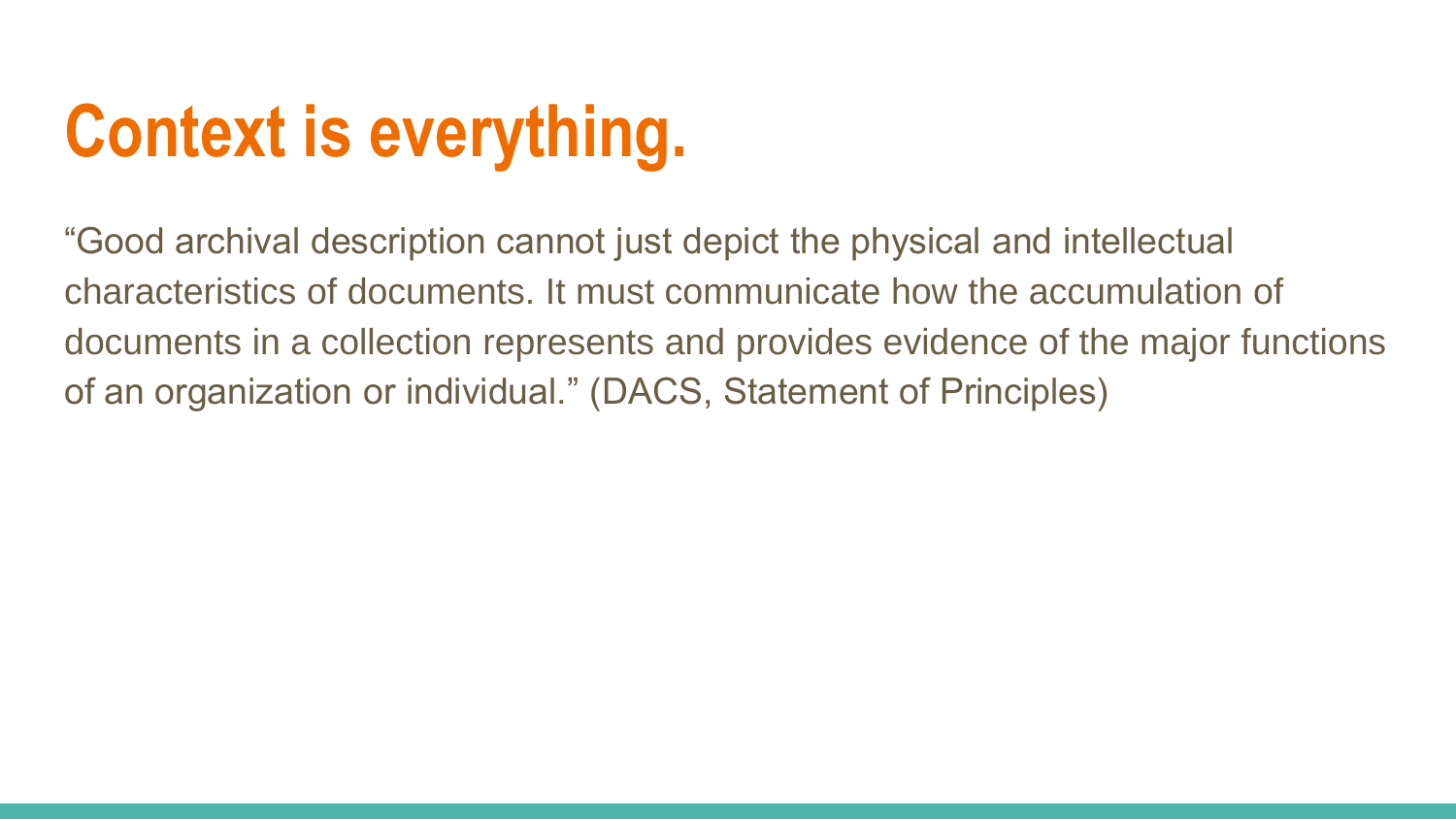#### **Collective, hierarchical description**

#### collective description

n.

1. A technique of cataloging related items as a unified whole in a single record.

#### **Notes**

Collective description is distinguished from item-level description, which attempts to describe materials individually. Given the size of archival collections, item-level description is impractical except for the most important materials. Collective description proceeds from the general to the specific, starting with the collection as a whole, then describing groups and subgroups, series and subseries, and sometimes folders within the collection.

#### [SAA Dictionary of Archival Terminology](https://dictionary.archivists.org/entry/collective-description.html)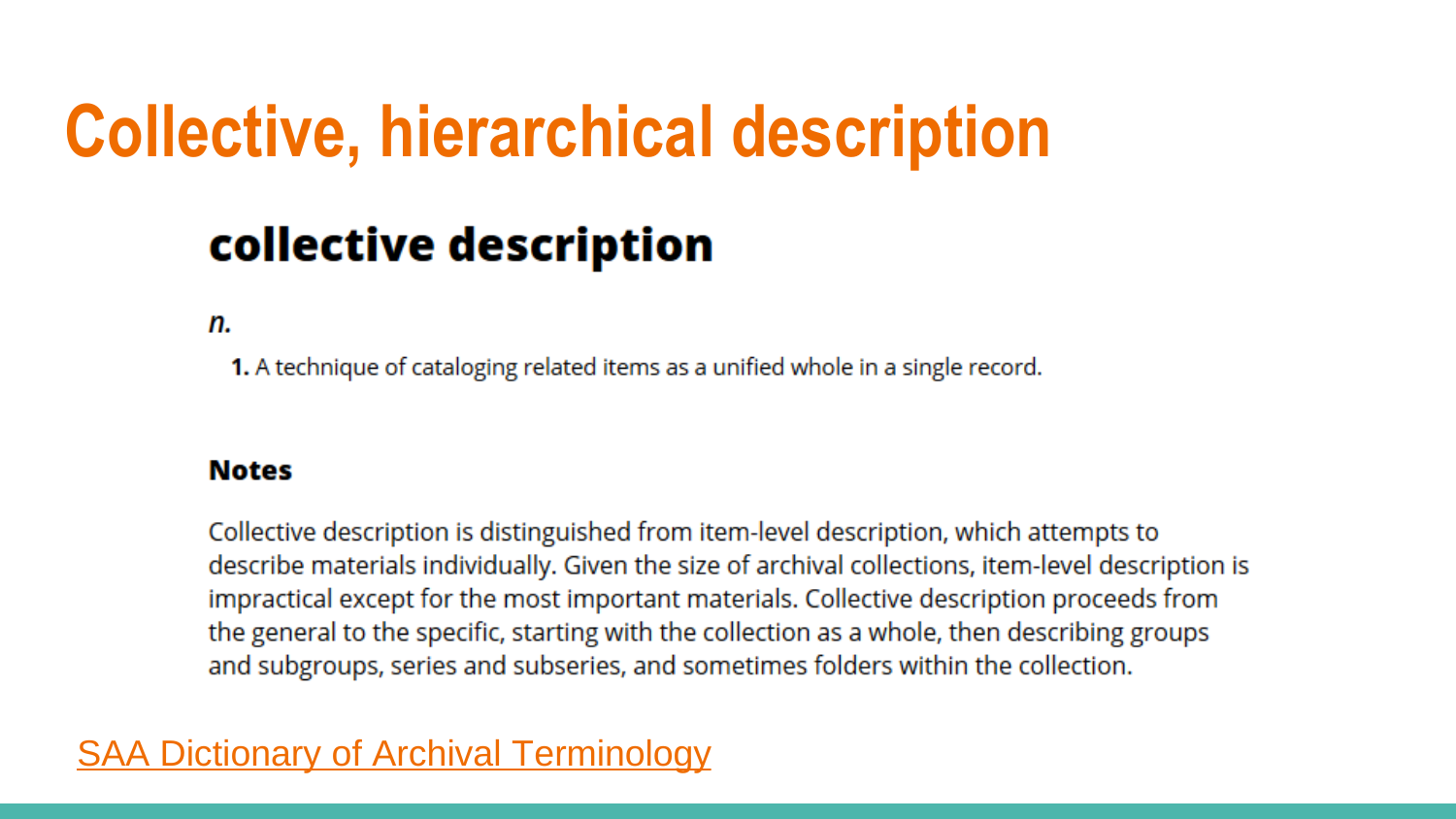#### **Iterative, flexible**

- Archival descriptions are often updated over time, and may go through multiple levels of detail and granularity.
- More Product, Less Process (MPLP) Greene & Meissner (2005)
- DACS levels of description: minimum, optimum, added value
- How do we keep archival descriptions and MARC records in sync?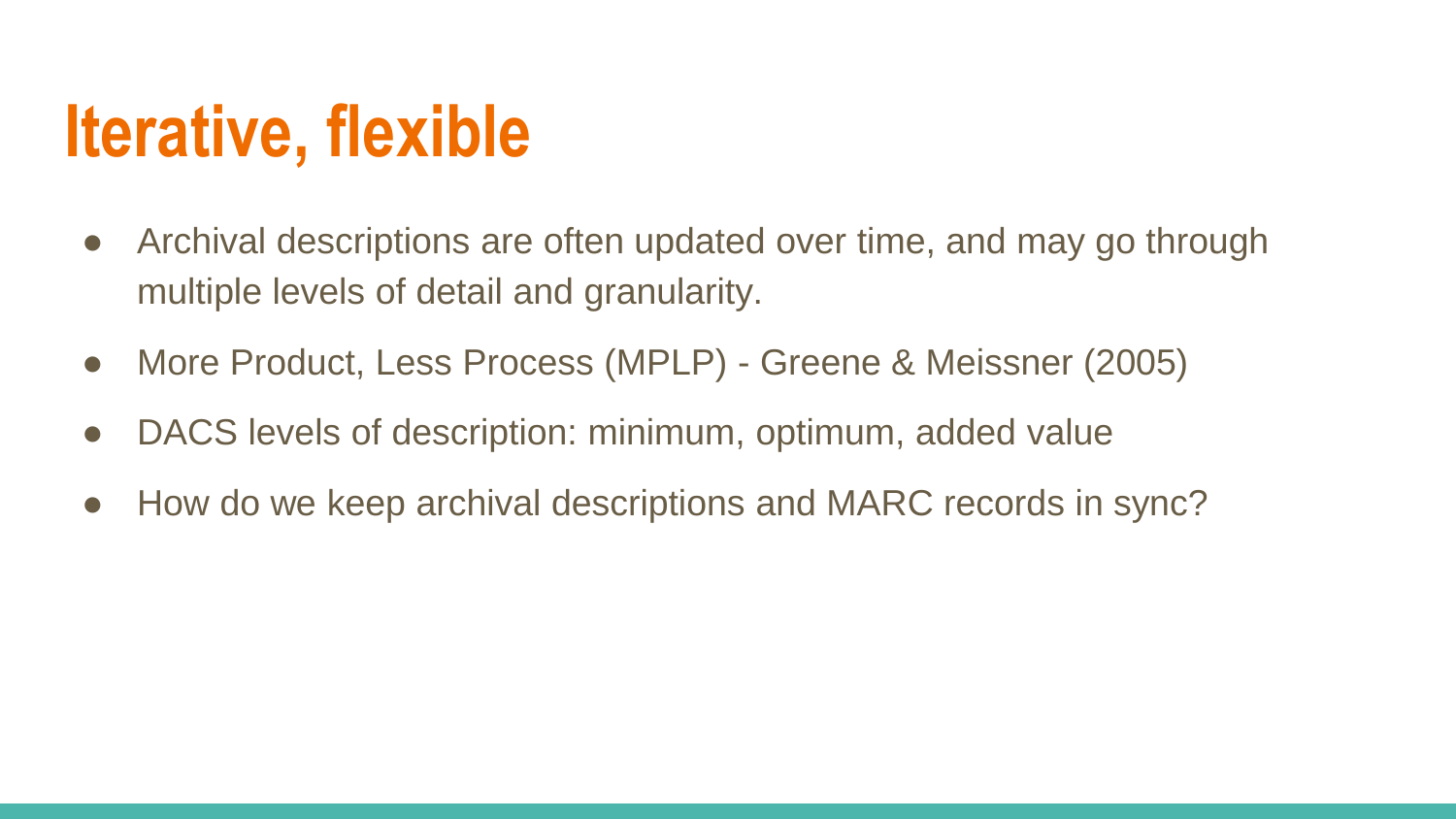#### **Finding Aids**

- Finding aid, collection guide, inventory...
- Helps users discover and navigate collections
- Describes the content and the organization of the collection
- Again, hierarchical always include collection-level description, but may get more granular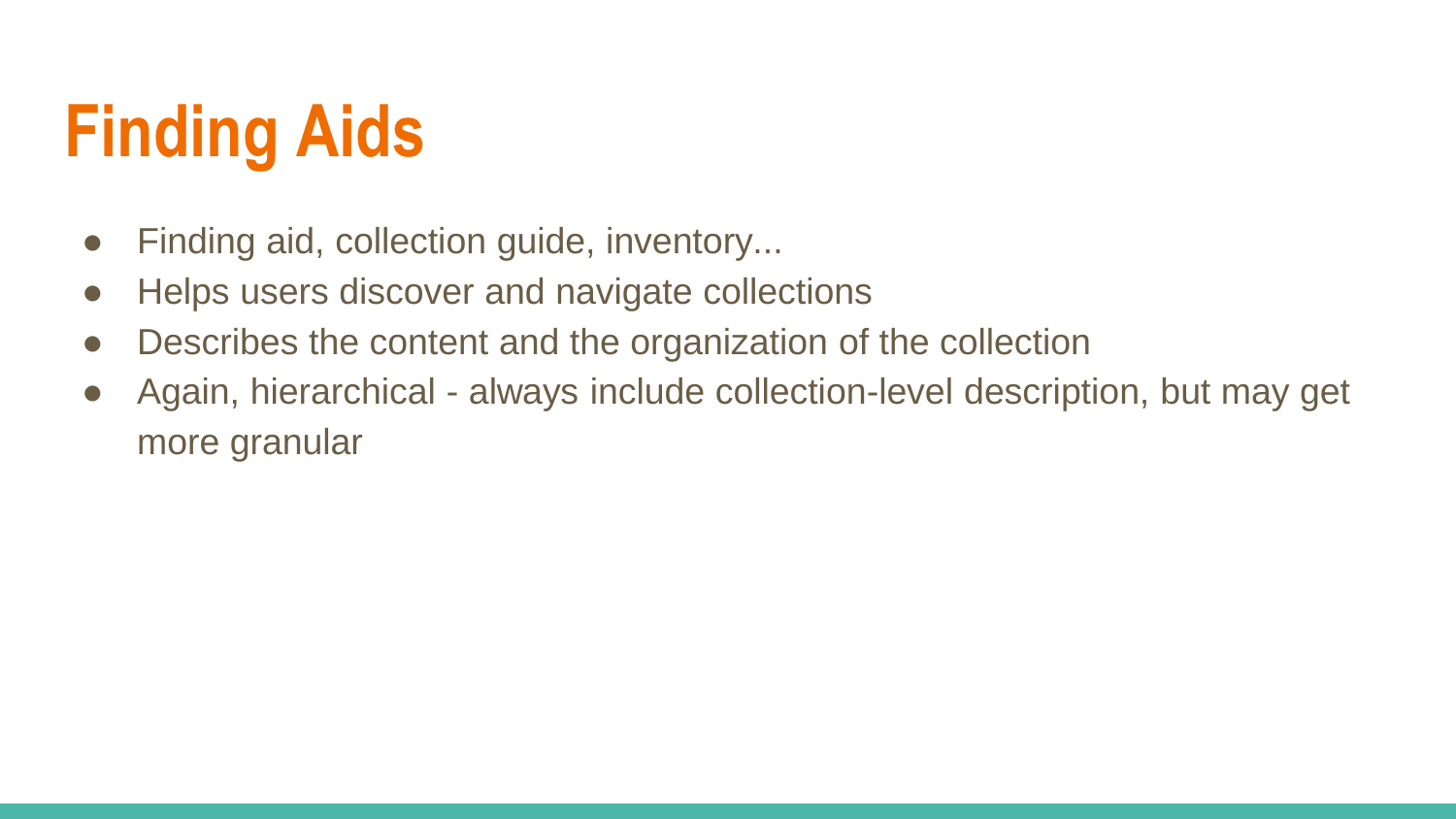#### **Let's look at a finding aid!**

C.O.P.S./Metro Alliance Records, 1954-2015 <https://legacy.lib.utexas.edu/taro/utsa/00283/utsa-00283.html>



Image source: **UTSA**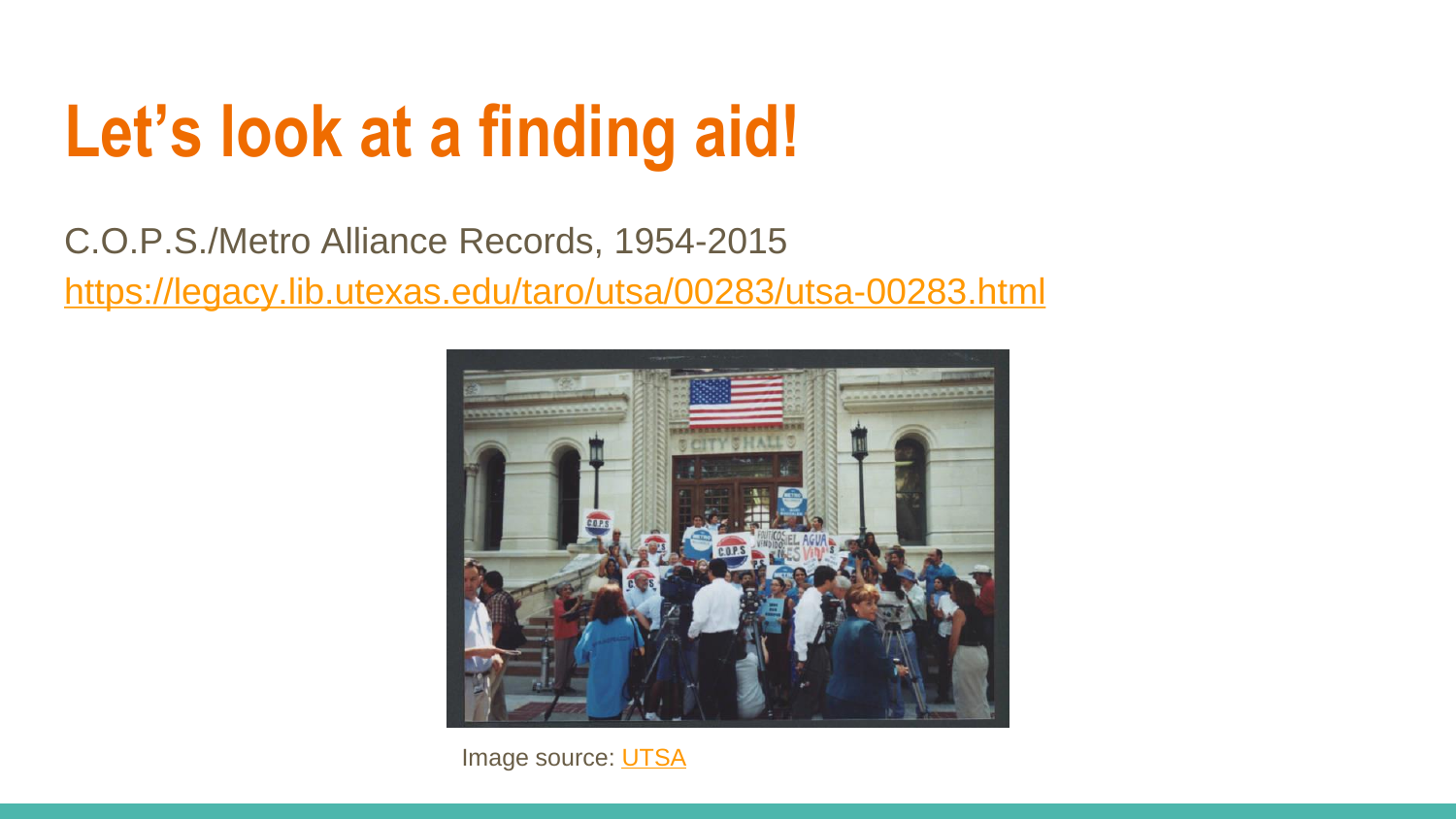#### **Encoded Archival Description (EAD)**

"Encoded Archival Description (EAD) is the international metadata transmission standard for hierarchical descriptions of archival records." [\(EAD tag library](https://www.loc.gov/ead/EAD3taglib/index.html#appendix-MARC21toEAD3))



Image source: [NARA](https://dp.la/item/d791ff6a726078a53f2af92859315083)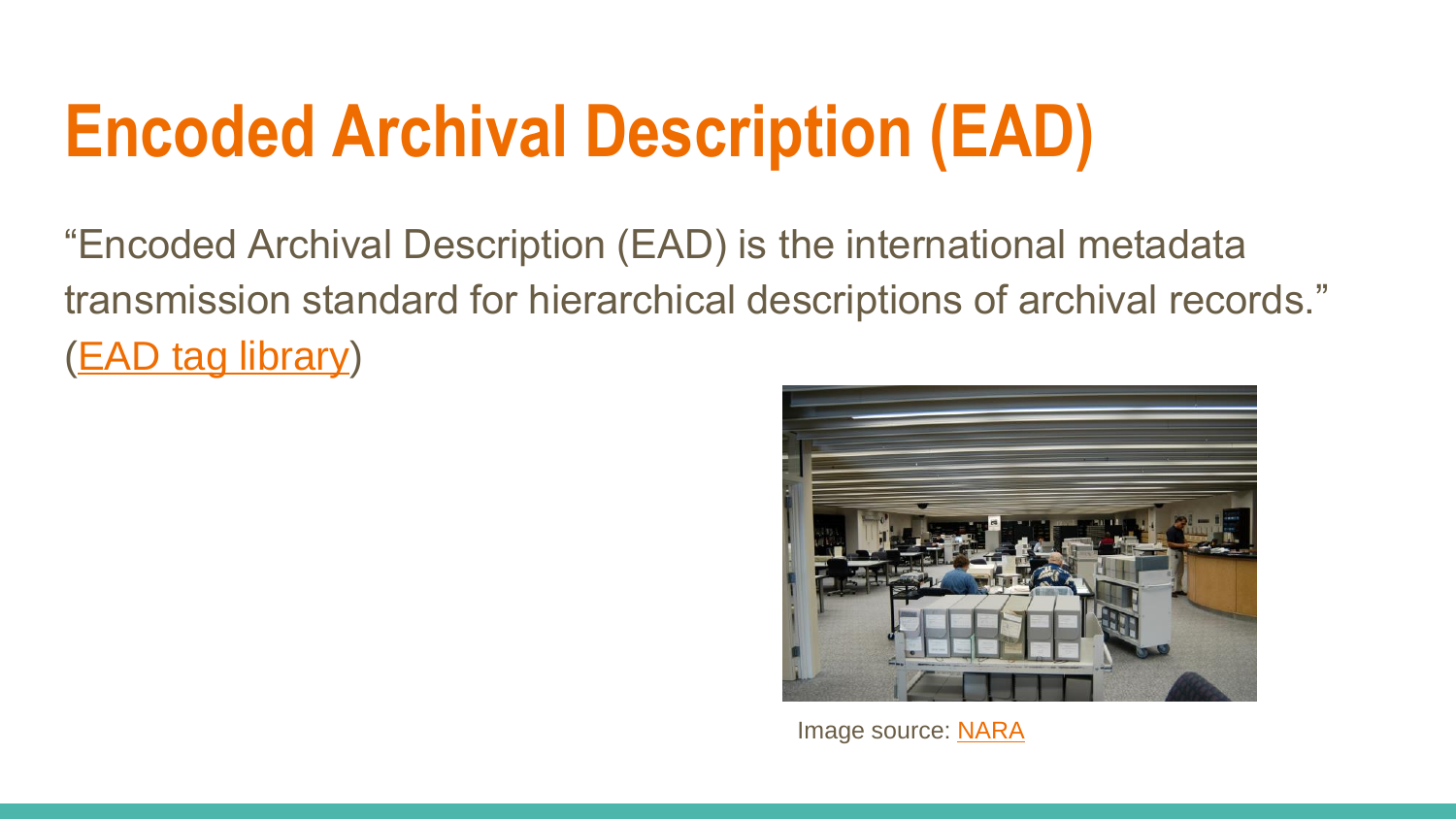<origination label="Creators:">

<corpname encodinganalog="110">Communities Organized for Public

Service (San Antonio, Tex.)</corpname>and

<corpname encodinganalog="110">Metro Alliance (San Antonio,

Tex.)</corpname>

</origination>

<unittitle encodinganalog="245" label="Title:">C.O.P.S./Metro Alliance

Records</unittitle>

<unitdate type="inclusive" encodinganalog="245\$f" label="Dates:" normal="1954/2015">1954-2015</unitdate>

<langmaterial label="Language:">Materials are in<language

langcode="eng">English.</language></langmaterial>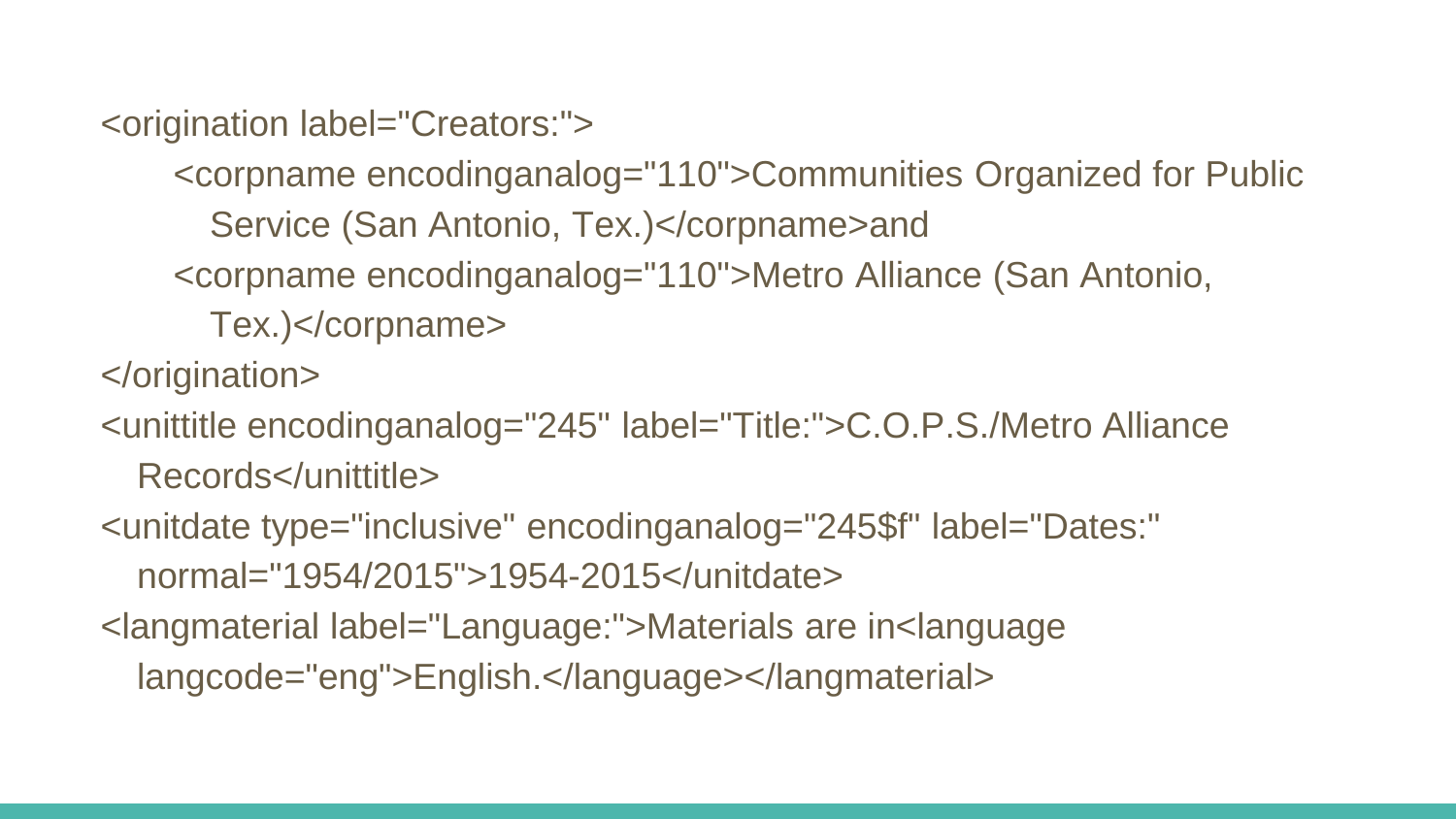#### **DACS Required elements**

Single-level Minimum required elements:

- Reference Code
- Name and Location of Repository
- Title
- **Date**
- **Extent**
- Name of Creator(s) *(if known)*
- Scope and Content
- Conditions Governing Access
- Languages and Scripts of the Material

Single-level Optimum elements:

- Administrative/Biographical History
- Access points (Names, Places, Subjects, Documentary forms, Occupations, Functions)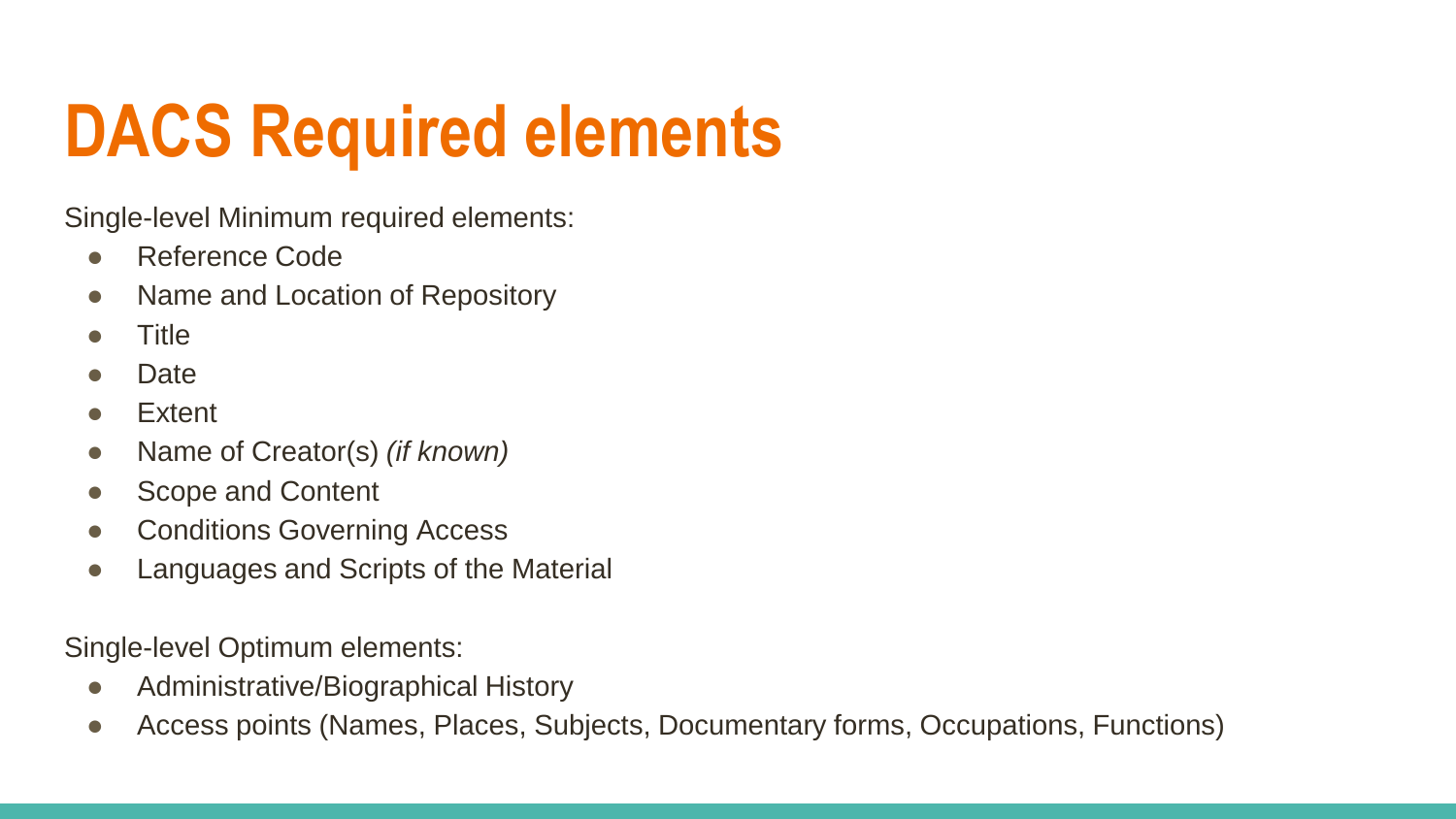#### **10-minute break...**



Image Source: [University of Wisconsin](https://digital.library.wisc.edu/1711.dl/RNOJ3AUMOORIW9A)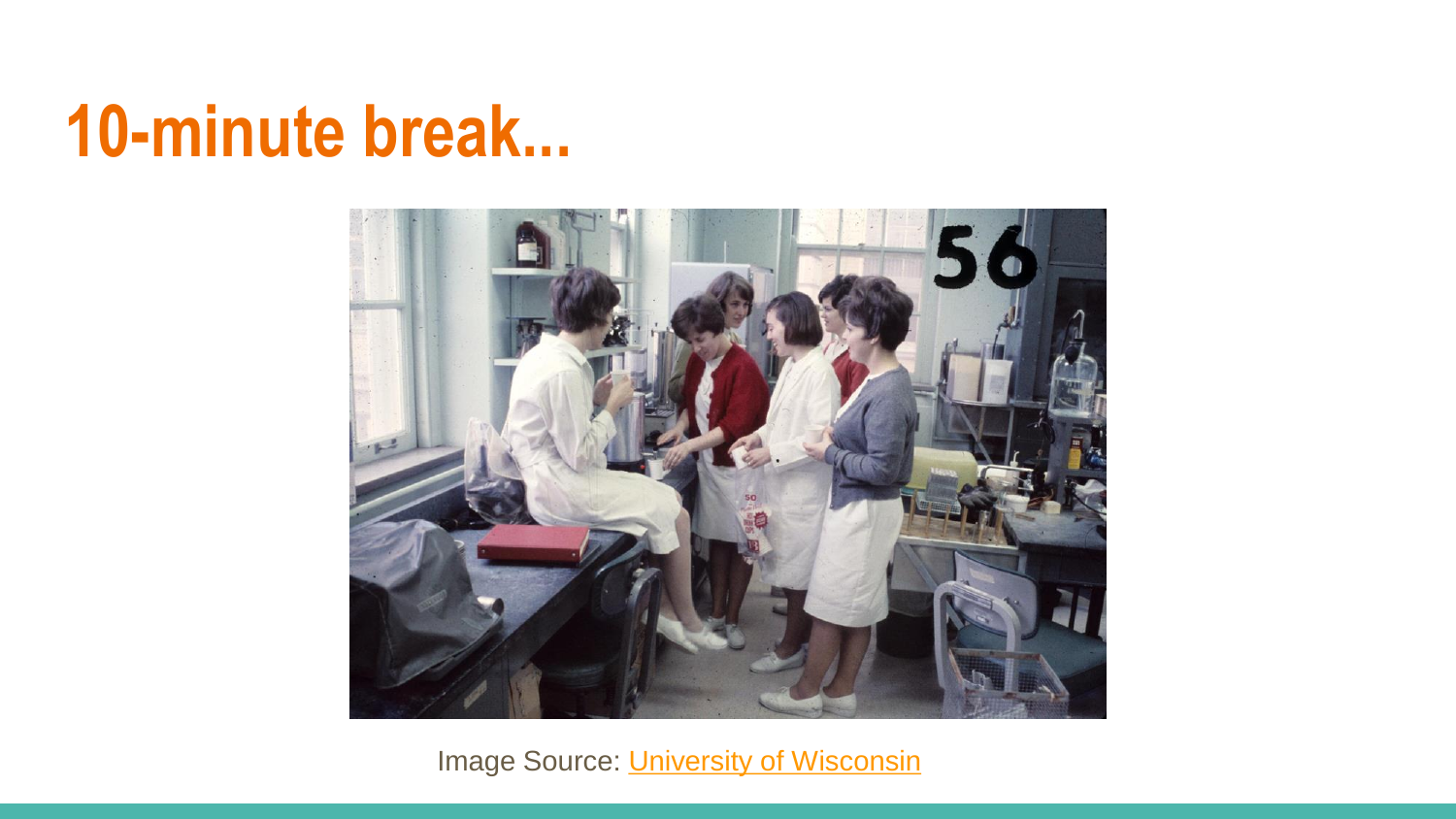## **Why create MARC records for archival collections? Collections**

- Inclusion in WorldCat and ArchiveGrid
- Archival discovery at scale is still a challenge
	- But that is changing!
- If your institution doesn't have a separate archival management/discovery system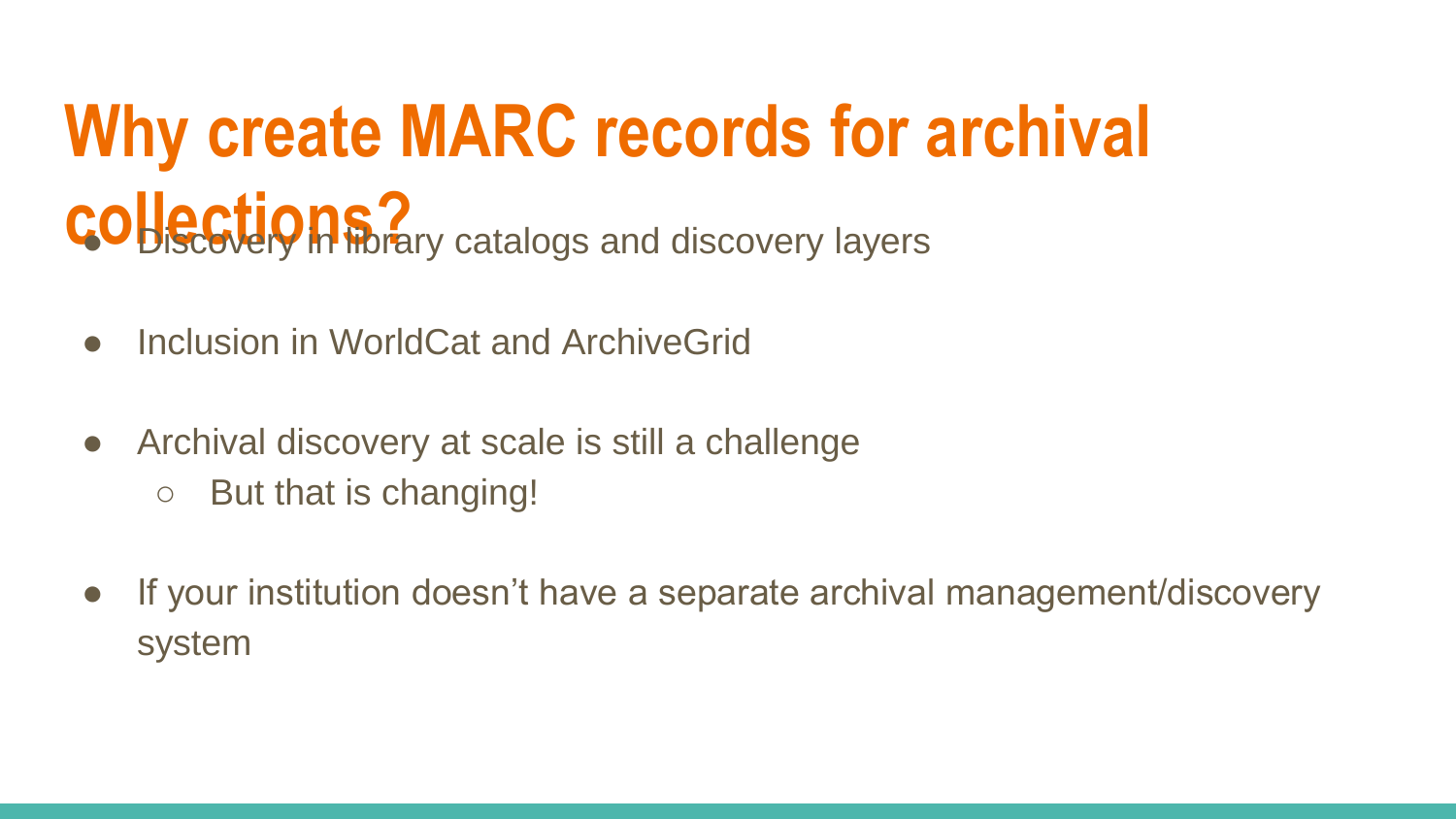#### **But… The relationship can be complicated.**

- Surrogate of a surrogate
	- $\circ$  Archival collection  $>$  Finding aid  $>$  MARC record
- Archival collections and archival descriptions change over time.
	- How can we make MARC records that will stay accurate over time?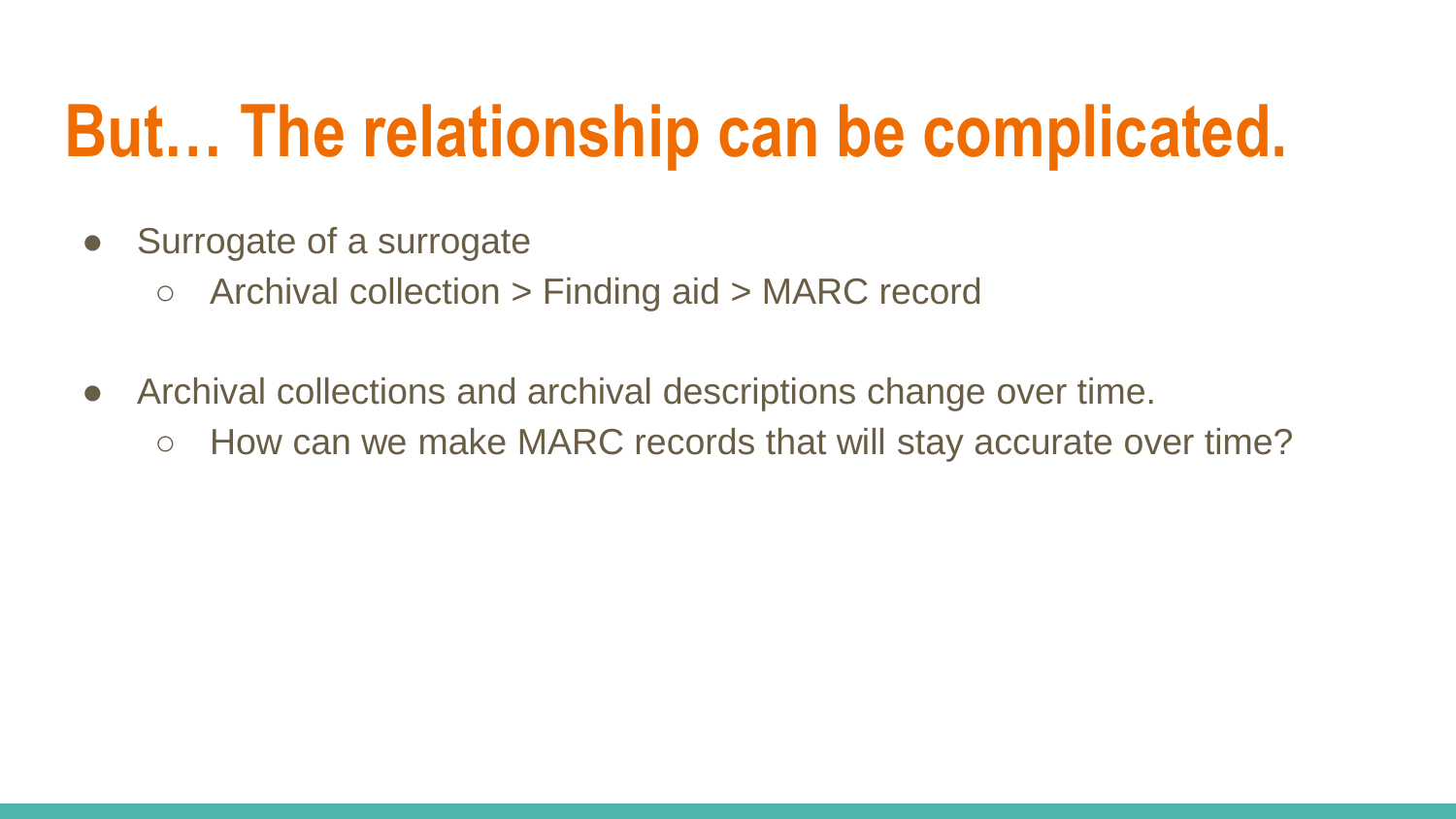#### **RDA or DACS?**

Before creating a record, need to decide what cataloging rules you will follow.

Both RDA or DACS could be used. RDA includes rules that cover needs of archival materials (at least ostensibly). RDA rules were originally developed to be compatible with DACS.

However, DACS is more likely to be used as the standard for finding aids, and if you were working from a finding aid, it makes sense to follow DACS.

Even if following DACS, can refer to RDA for things like formulating names, etc.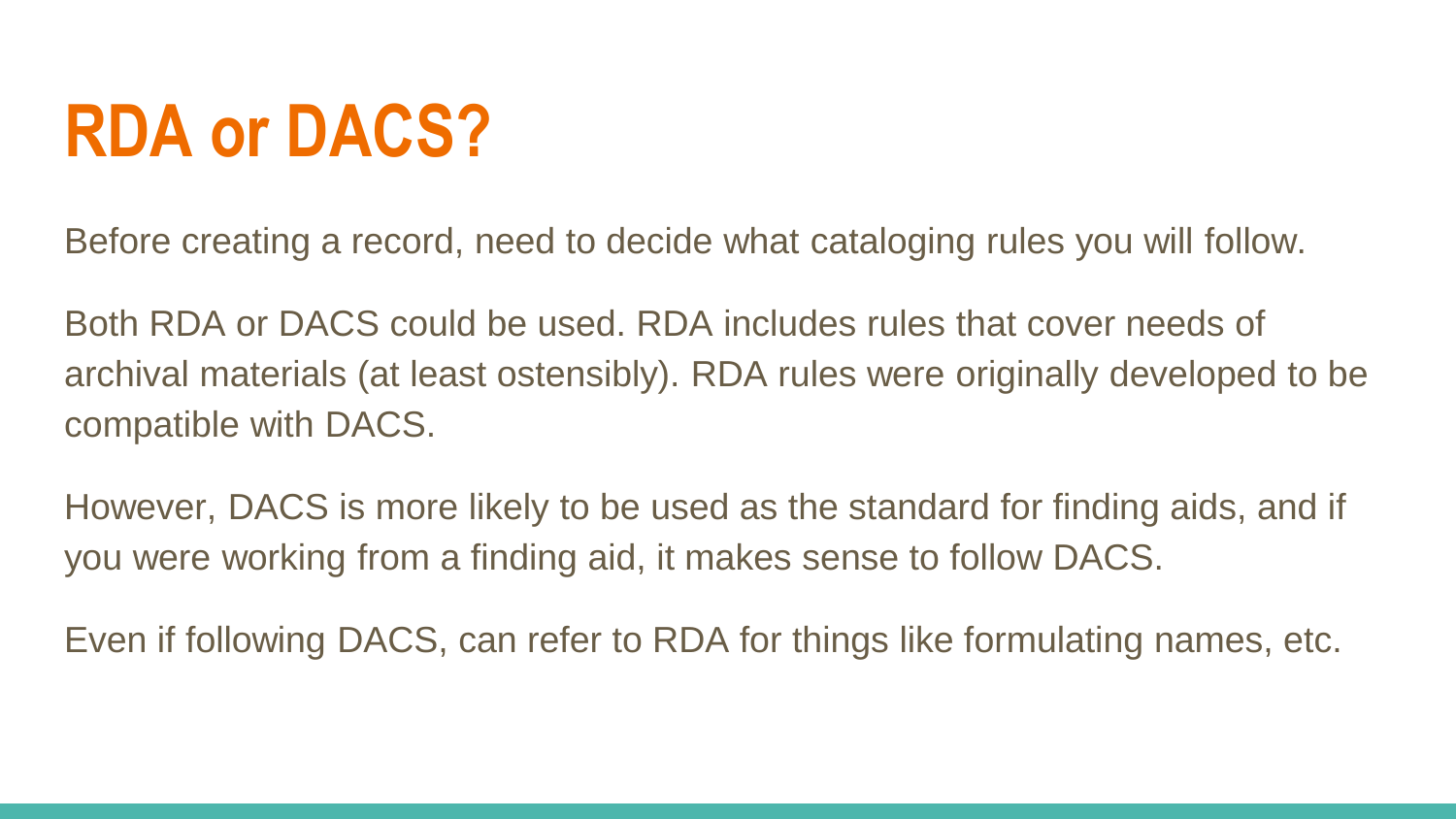#### **Leader & Fixed Fields**

| <b>MARC Field/Position</b>            | <b>OCLC</b> Field | Value                   | <b>Notes</b>                                                                                                                                             |
|---------------------------------------|-------------------|-------------------------|----------------------------------------------------------------------------------------------------------------------------------------------------------|
| LDR/06 Type                           | <b>Type</b>       | p - Mixed<br>materials  | "[S]ignificant materials in two or more forms<br>that are usually related by virtue of their having<br>been accumulated by or about a person or<br>body" |
| LDR/07 Bibliographic<br>Level         | <b>BLvI</b>       | c - Collection          | "Made-up multipart group of items that were<br>not originally published, distributed, or<br>produced together."                                          |
| LDR/08 Type of<br>control             | Ctrl              | a - Archival            | "described according to archival descriptive<br>rules, which focus on the contextual<br>relationships between items and on their<br>provenance"          |
| LDR/18 Descriptive<br>cataloging form | <b>Desc</b>       | i - ISBD<br>punctuation | Whether cataloging according to RDA or<br>DACS, use code "i" if including ISBD<br>punctuation                                                            |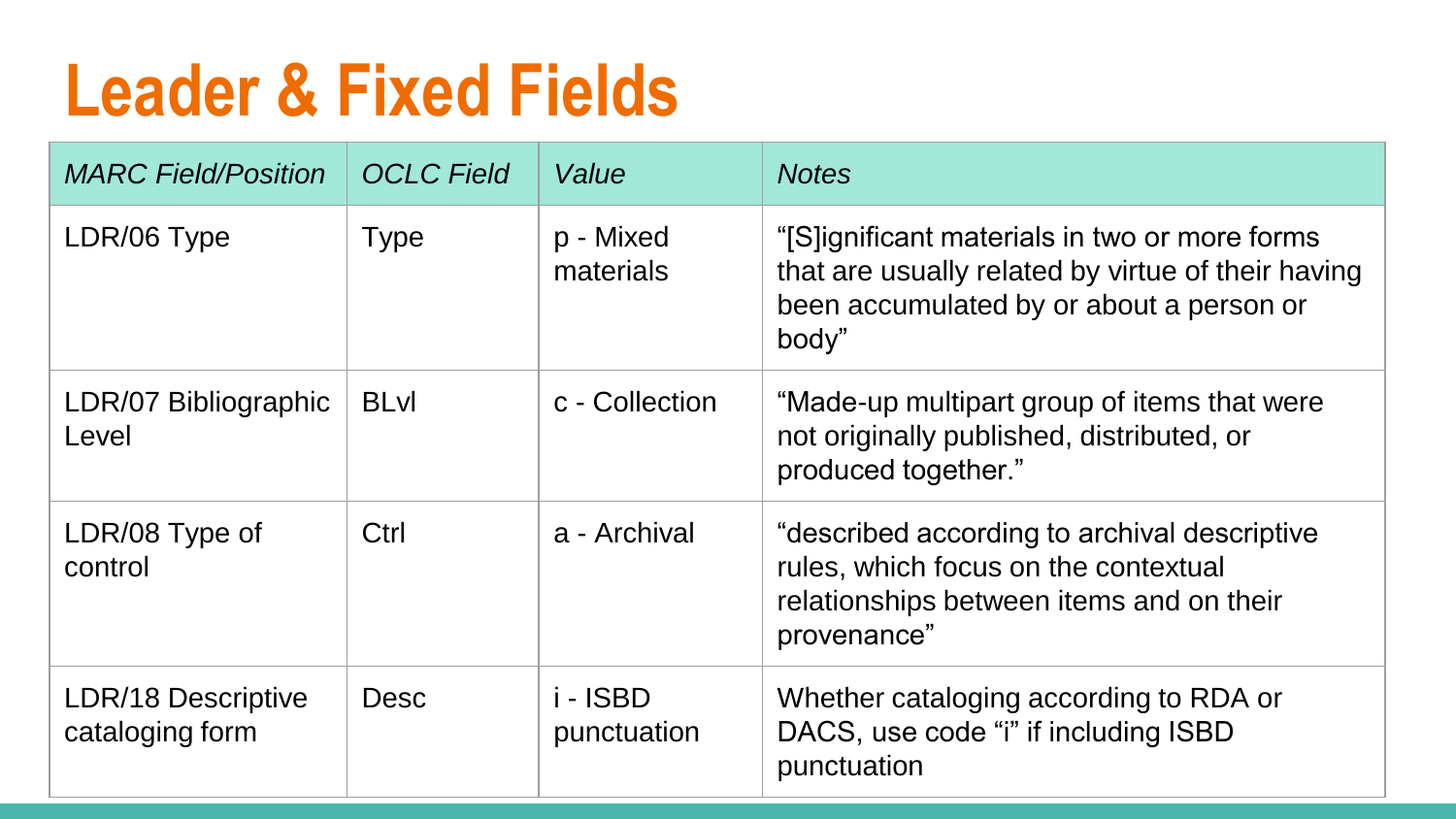#### **Leader & Fixed Fields**

| <b>MARC Field/Position</b>        | <b>OCLC</b> Field    | Value                                              | <b>Notes</b>                                                                                                                                                                                   |
|-----------------------------------|----------------------|----------------------------------------------------|------------------------------------------------------------------------------------------------------------------------------------------------------------------------------------------------|
| 008/06 Type of Date               | <b>DtST</b>          | <i>i</i> - Inclusive<br>dates or<br>k - Bulk dates | If you know the complete date range of the<br>collection, use code "i"; if only bulk dates are<br>known, use code "k".                                                                         |
| 008/07-14 Date 1<br>and Date 2    | Date 1 and<br>Date 2 | Dates of<br>collection                             | Enter either the inclusive or bulk dates of the<br>collection. If the collection covers only one<br>year, enter it as both Date 1 and Date 2. (You'll<br>use these dates again in the record!) |
| 008/15-17 Place of<br>publication | Ctry                 | Country/state<br>code of<br>repository             | Reflects the location of the repository where<br>the collection is housed, not where the<br>materials were created or assembled                                                                |
| 008/23 Form of item               | Form                 |                                                    | Use if the materials are reproductions or online                                                                                                                                               |
| 008/35-37                         | Lang                 | Language code                                      | Use the predominant language of the materials                                                                                                                                                  |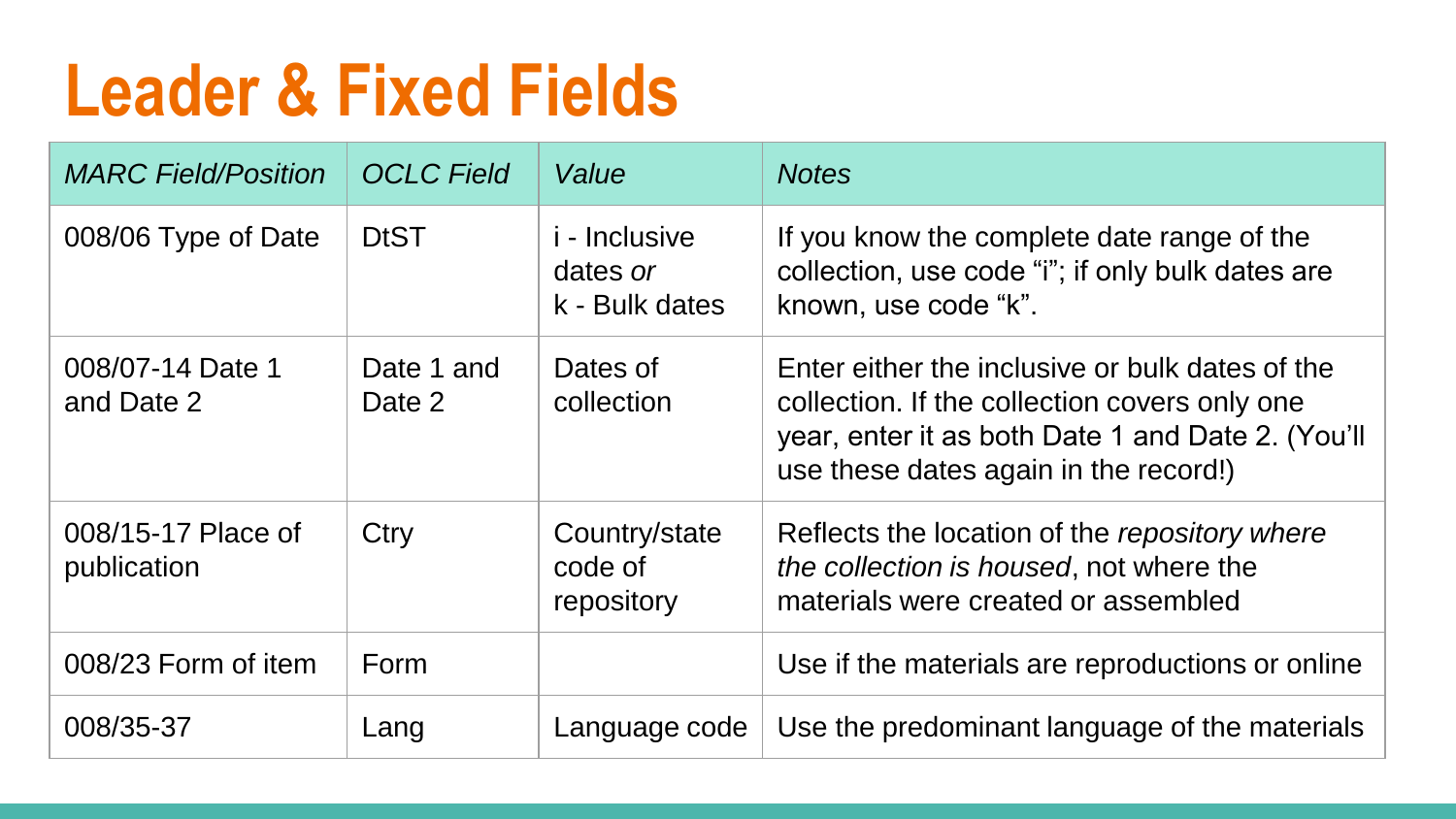#### **04X and 09X**

- Use 04X fields the same as you would for other materials:
	- 040 Cataloging source include your institution code, language of cataloging, and description conventions (\$e dacs *or* \$e rda)
	- 041 Language code not unusual to include multiple \$a entries
	- 043 Geographic area code
- 090/099 Local call number
	- Largely a matter of local practice.
	- Some institutions apply LC classification numbers, often for use in a discovery system.
	- Some institutions use local collection codes as call numbers.
	- Reference Code is a required minimum-level element in DACS.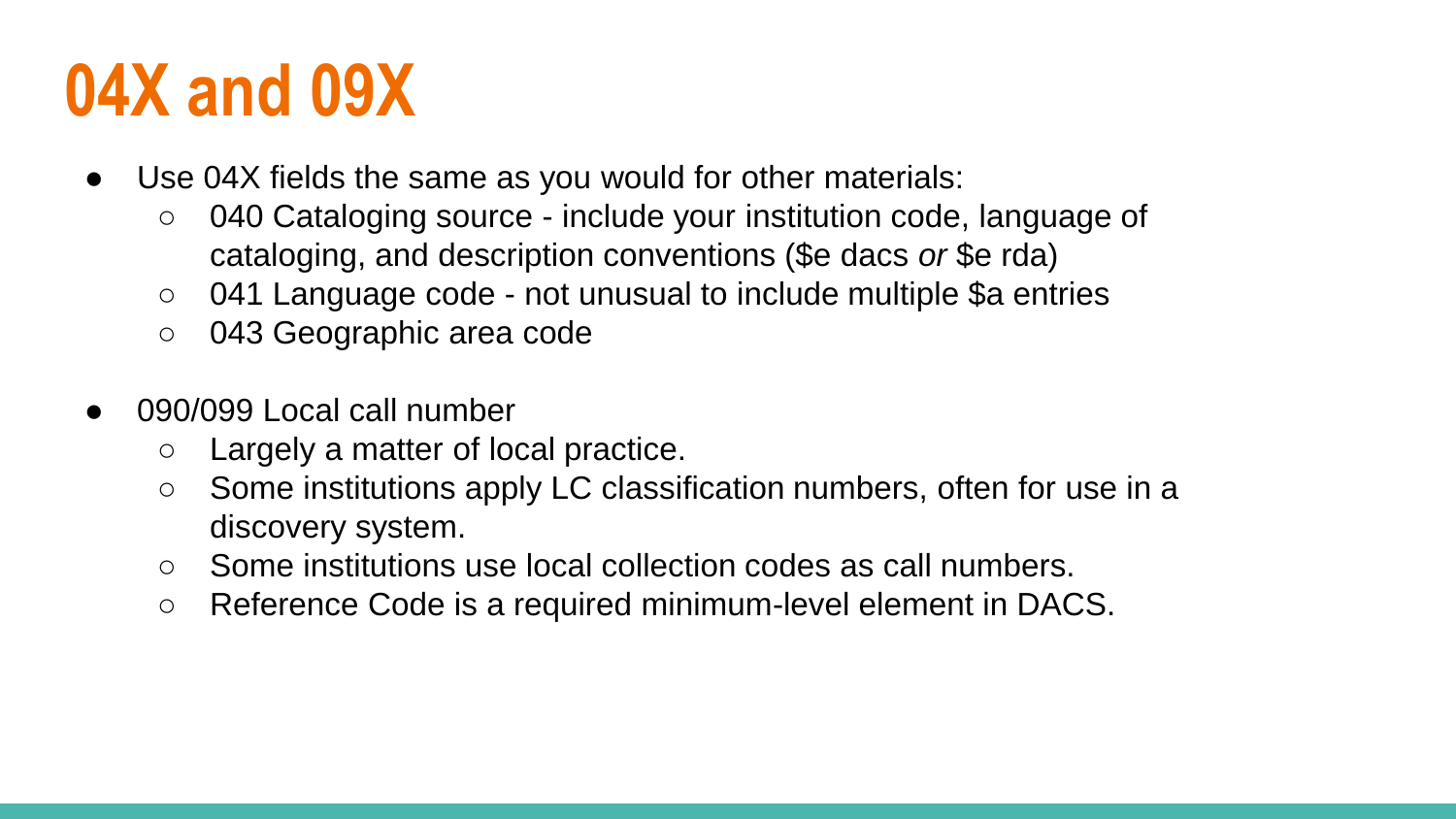#### **1XX: Creator(s)**

| <b>MARC Field</b>     | 1XX, 7XX                                                                                                        |
|-----------------------|-----------------------------------------------------------------------------------------------------------------|
| <b>EAD</b> equivalent | <origination><br/>Sub-elements: <persname>, <famname>, <corpname></corpname></famname></persname></origination> |
| DACS equivalent       | 2.6 Name of Creator(s)                                                                                          |

- Could be the entity who created the records or the entity who collected/compiled the collection
	- Use appropriate relator term in \$e: \$e creator / \$e compiler
- Not uncommon for collections to have more than one creator: if one primary creator, put that in 1XX and others in 7XX. If equal creators, put all in 7XX.
	- Archival description doesn't have main entry/added entry distinction
- For artificial collections, some institutions use repository name as creator
- Use all standard indicators, subfields, and authorized form of names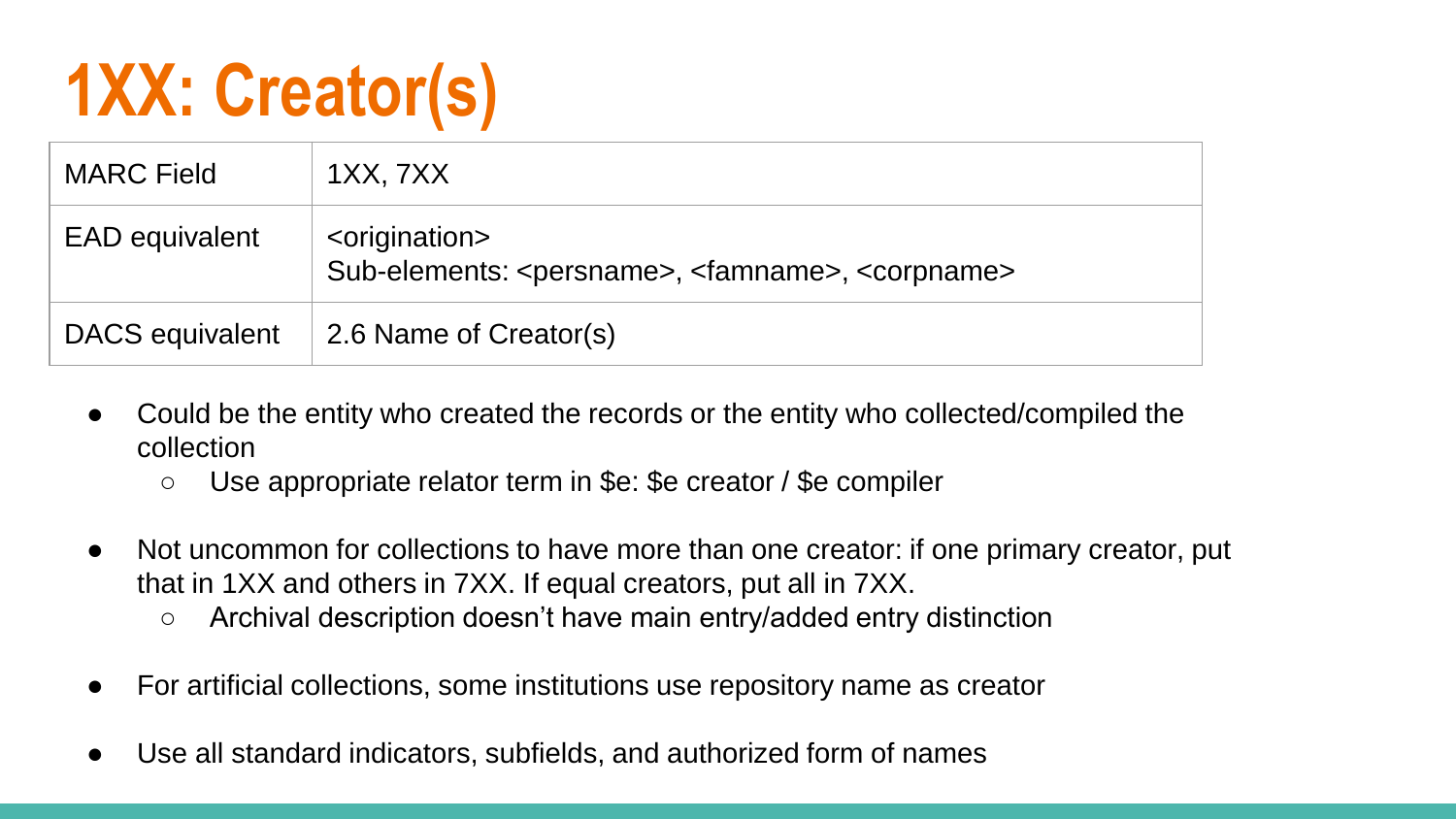#### **245: Collection Title**

| <b>MARC Field</b>     | 245                                                                       |
|-----------------------|---------------------------------------------------------------------------|
| <b>EAD</b> equivalent | <unittitle><br/>(including <unitdate> sub-element)</unitdate></unittitle> |
| DACS equivalent       | 2.3 Title, 2.4 Date                                                       |

- Very frequently a devised title, "normally consisting of a name segment, a term indicating the nature of the unit being described, and optionally a topical segment" (DACS)
	- Do not put devised titles in brackets
- Titles often include dates of the materials
	- \$f for inclusive dates
	- \$g for bulk dates
- Use standard indicators and subfields (in my experience, subfields other than \$a, f, and g are rare)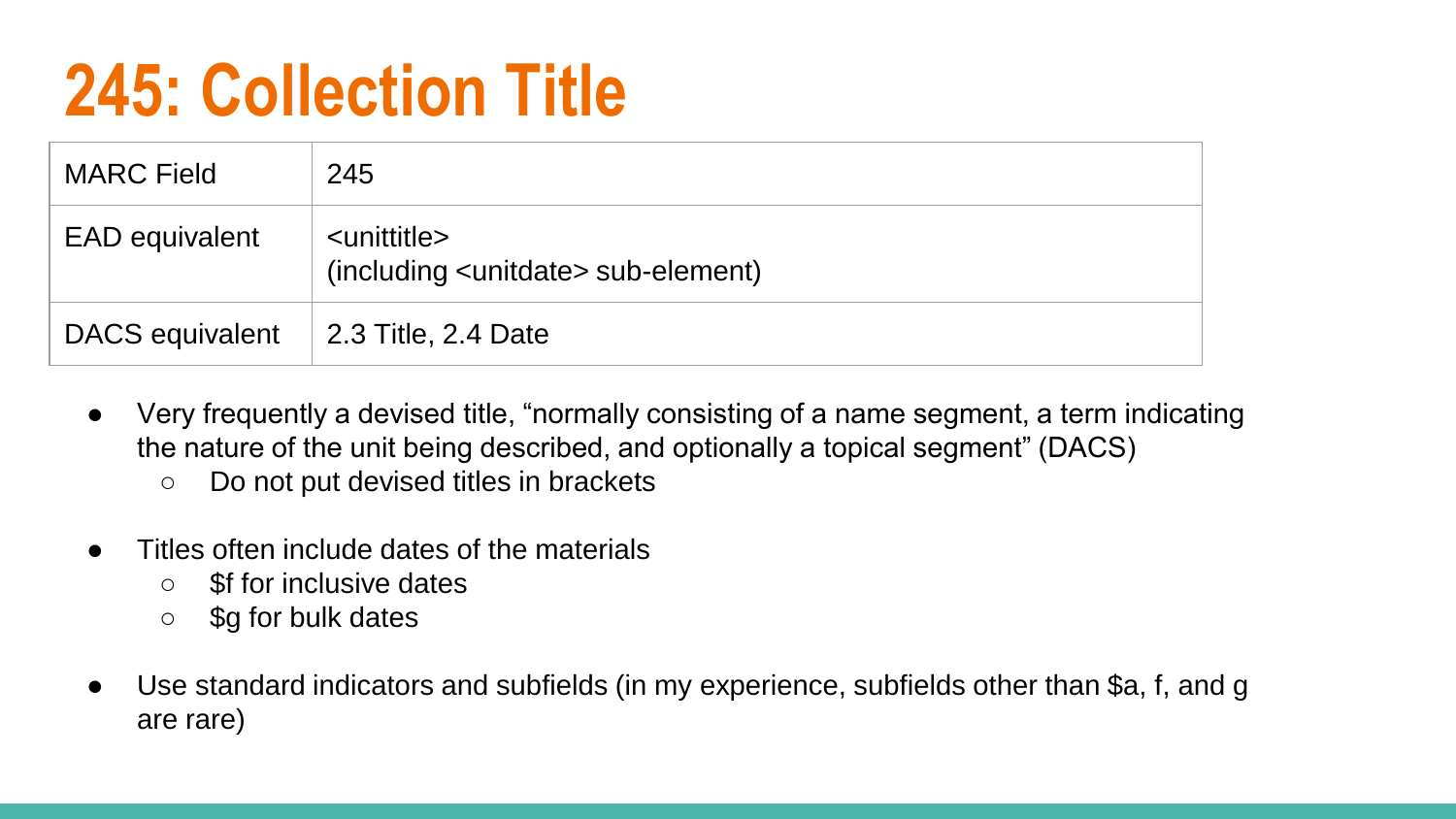#### **264: Production dates**

| <b>MARC Field</b>                | 264 0 \$c                                    |
|----------------------------------|----------------------------------------------|
| <b>EAD equivalent</b>            | <unittitle><unitdate></unitdate></unittitle> |
| DACS equivalent $\vert$ 2.4 Date |                                              |

- Not everyone repeats the date in 264; I think it is useful for handling of records by discovery systems
- Second indicator 0 for "production"
- Record inclusive dates (bulk dates can be indicated elsewhere in the record)
- Only use \$c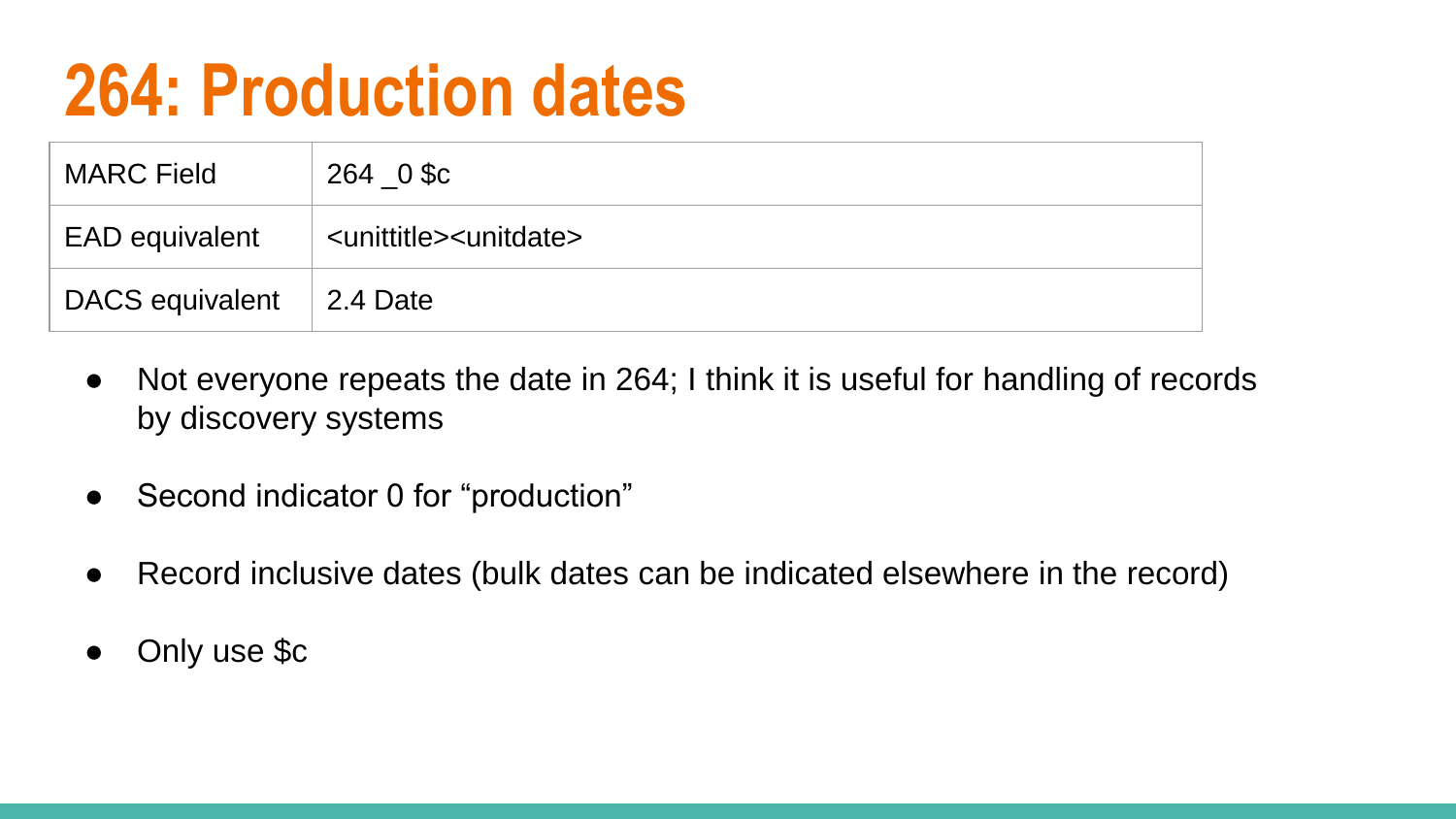#### **300: Physical Description/Extent**

| <b>MARC</b> Field     | 300                                                                                            |
|-----------------------|------------------------------------------------------------------------------------------------|
| <b>EAD</b> equivalent | <physdesc>, <physdescstructured> (and associated sub-elements)</physdescstructured></physdesc> |
| DACS equivalent       | ∣ 2.5 Extent                                                                                   |

- Typically takes the form of "a number (quantity) and an expression of the extent or material type" (DACS). Examples:
	- 45 linear feet
	- 1 linear foot (1 record carton)
	- 12 audiocassettes
- Two options for subfielding:
	- *Put everything in \$a:* 300 \_\_ \$a 45 linear feet
	- P*ut the number of units in \$a and the type of unit in \$f:* 300 \_\_ \$a 45 \$f linear feet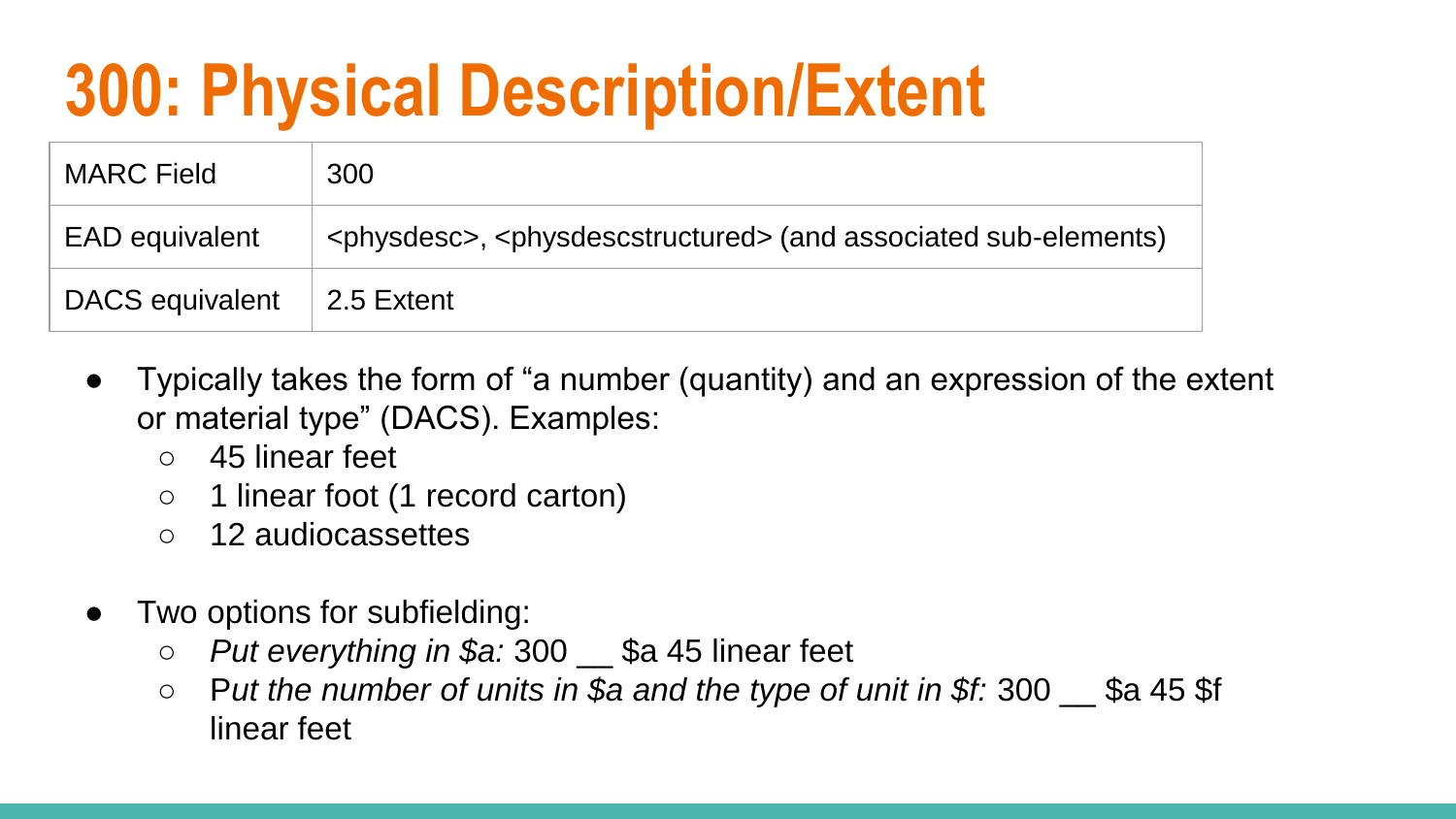#### **33X: Content, Media, Carrier**

| <b>MARC Field</b>     | 336, 337, 338 |
|-----------------------|---------------|
| <b>EAD</b> equivalent | none          |
| DACS equivalent       | none          |

- No real consensus on whether to include 33X fields in DACS-coded MARC records. I tend to include them, in part because our ILS will throw errors if they aren't there.
- Often have multiple materials types and formats in one collection, so frequently have to repeat one or more of the 33X fields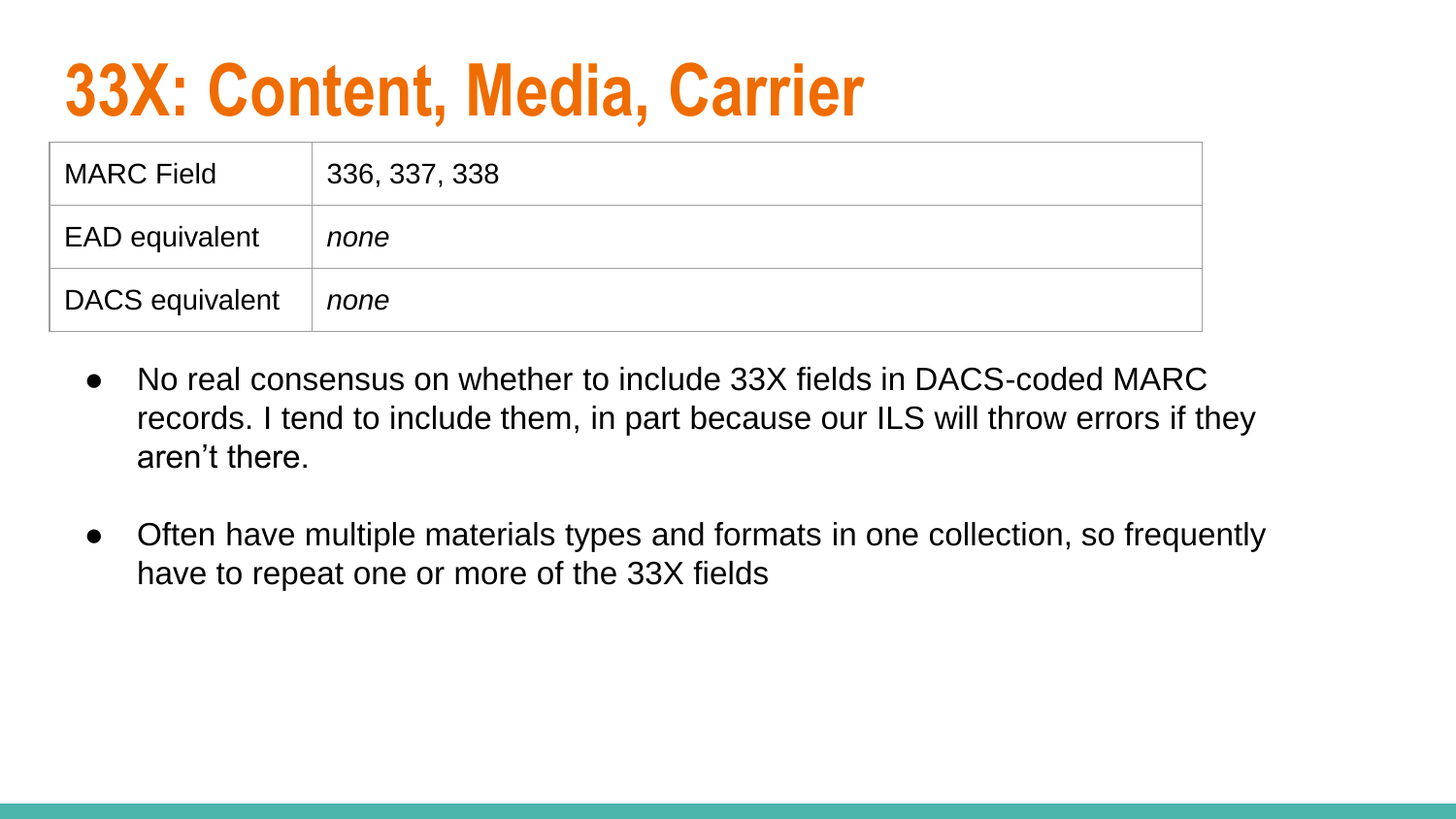#### **520: Scope and Content note**

| <b>MARC Field</b>     | 520 2                                                |
|-----------------------|------------------------------------------------------|
| <b>EAD equivalent</b> | <scopecontent>, <abstract></abstract></scopecontent> |
| DACS equivalent       | 3.1 Scope and Content                                |

- One of the most important fields in archival description, "provides information about the nature of the materials and activities [...] to enable users to judge its potential relevance" (DACS)
- Often need to abbreviate the full scope and content note. Focus on the information that will help users discovery the collection and assess if they want to look into it further.
- First indicator 2 indicates specifically that it is a scope and content note. First indicator 3 can be used for an abstract.
- Some institutions put a high-level summary in \$a, and then the rest of the note in \$b. I don't see a lot of utility in that, unless you system handles the two subfields differently.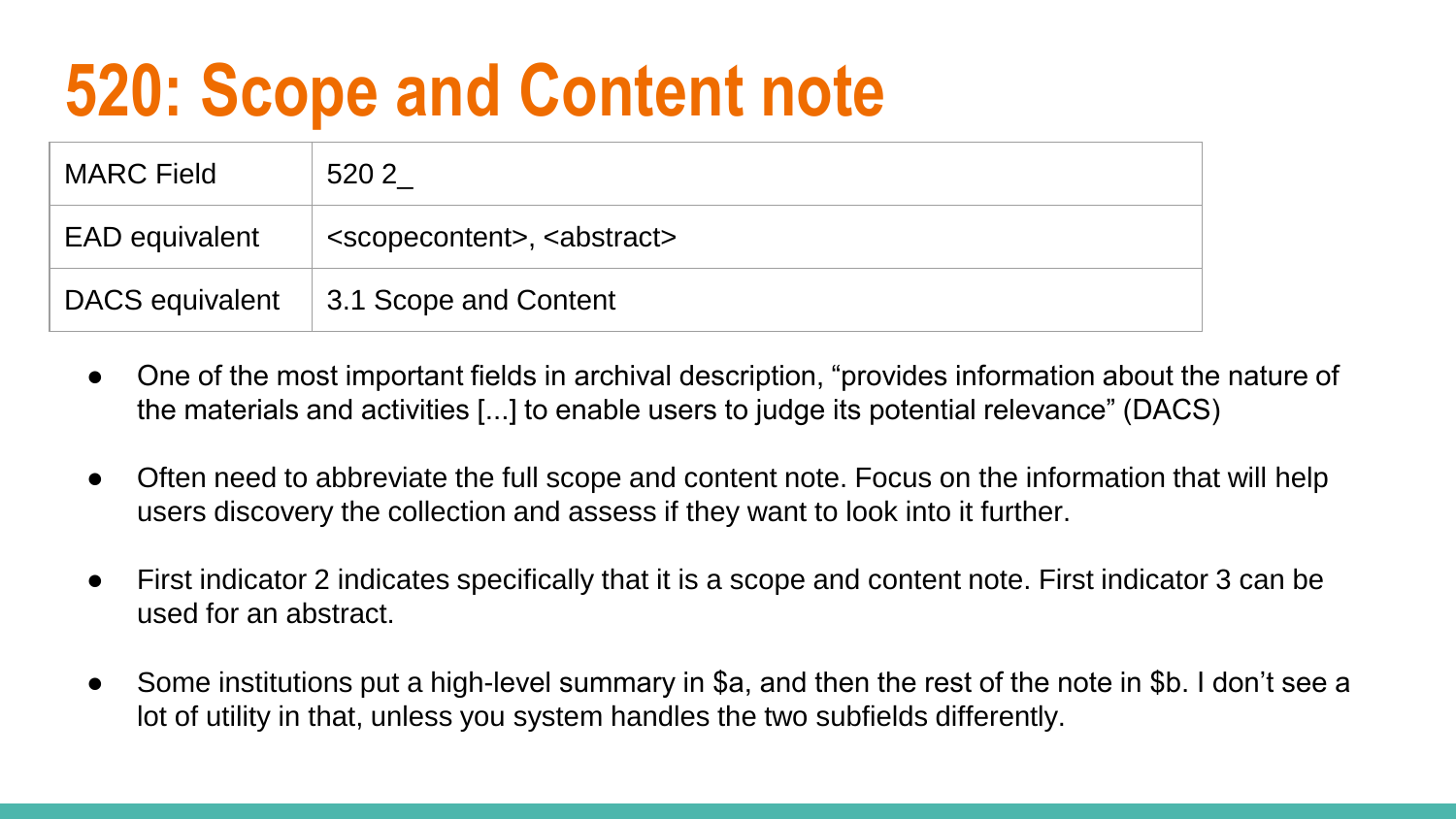#### **520: Scope and Content note**

| <b>MARC</b> Field     | 520 2                                                |
|-----------------------|------------------------------------------------------|
| <b>EAD equivalent</b> | <scopecontent>, <abstract></abstract></scopecontent> |
| DACS equivalent       | 3.1 Scope and Content                                |

- If you have to create a scope and content note, focus on these things:
	- Functions, activities, occupations that generated the records and are document in them
	- Form(s) of records included (i.e. what kind of materials are there)
	- Highlights of topics covered or particular research strengths
	- Especially noteworthy items or people represented in the collection, other than the creator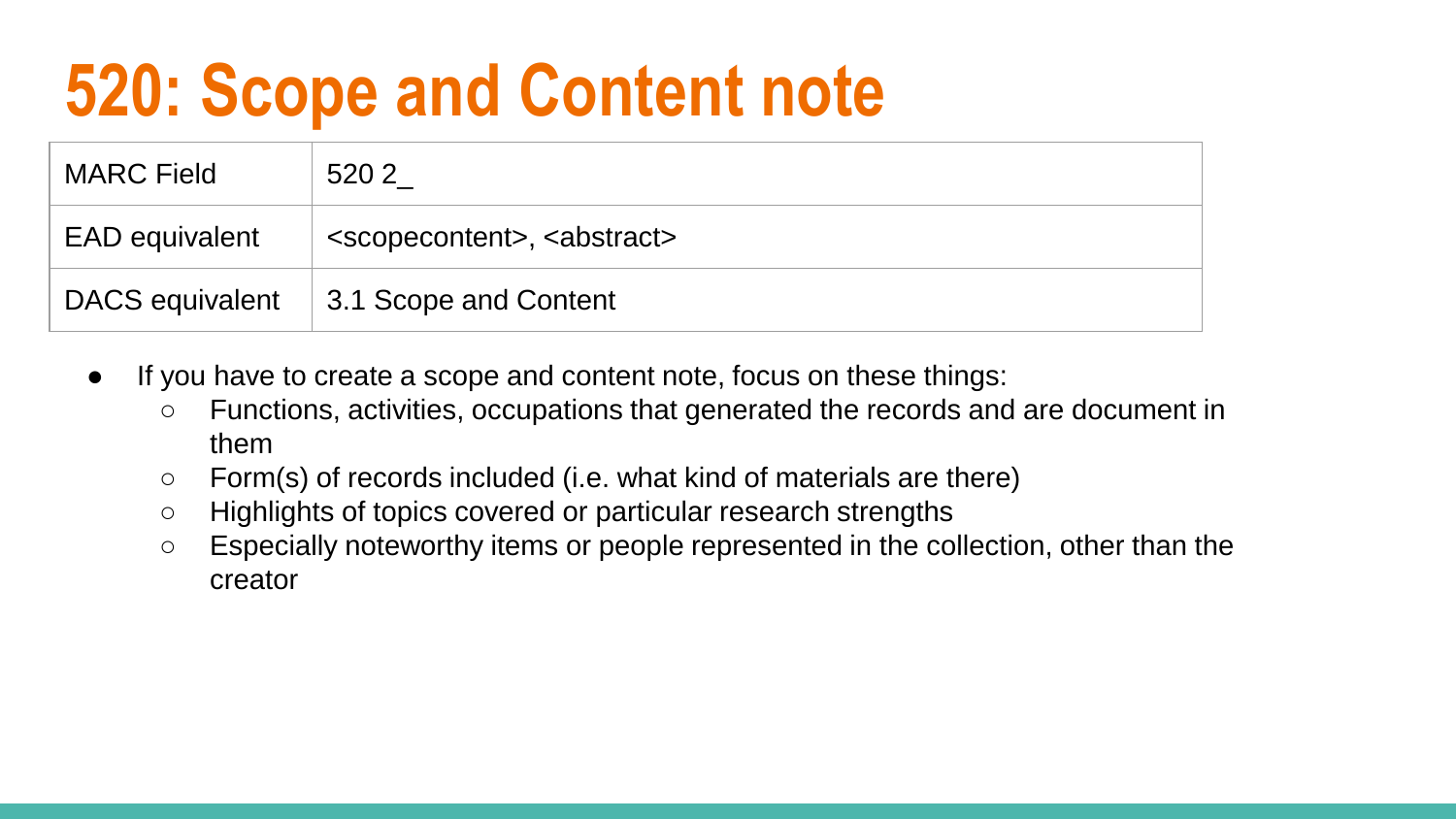#### **545: Biographical or historical data**

| <b>MARC Field</b>     | 545                                                                                                           |
|-----------------------|---------------------------------------------------------------------------------------------------------------|
| <b>EAD equivalent</b> | <bioghist></bioghist>                                                                                         |
| DACS equivalent       | 2.7 Administrative/Biographical History; Chapter 11 Description of<br>the Personal, Family, or Corporate Body |

- Another of the big fields in archival description, it provides information about the creators/collectors of the material to provide context about the records.
- Should reflect the entities listed as creators of the collection in 1XX and 7XX ○ <bioghist> is repeatable, as is 545
- First indicator can be 0 for "Biographical sketch" (used for persons or families), 1 for "Administrative history" (used for corporate bodies), or blank for "No information provided"
- As with 520, can be separated into \$a and \$b, if desired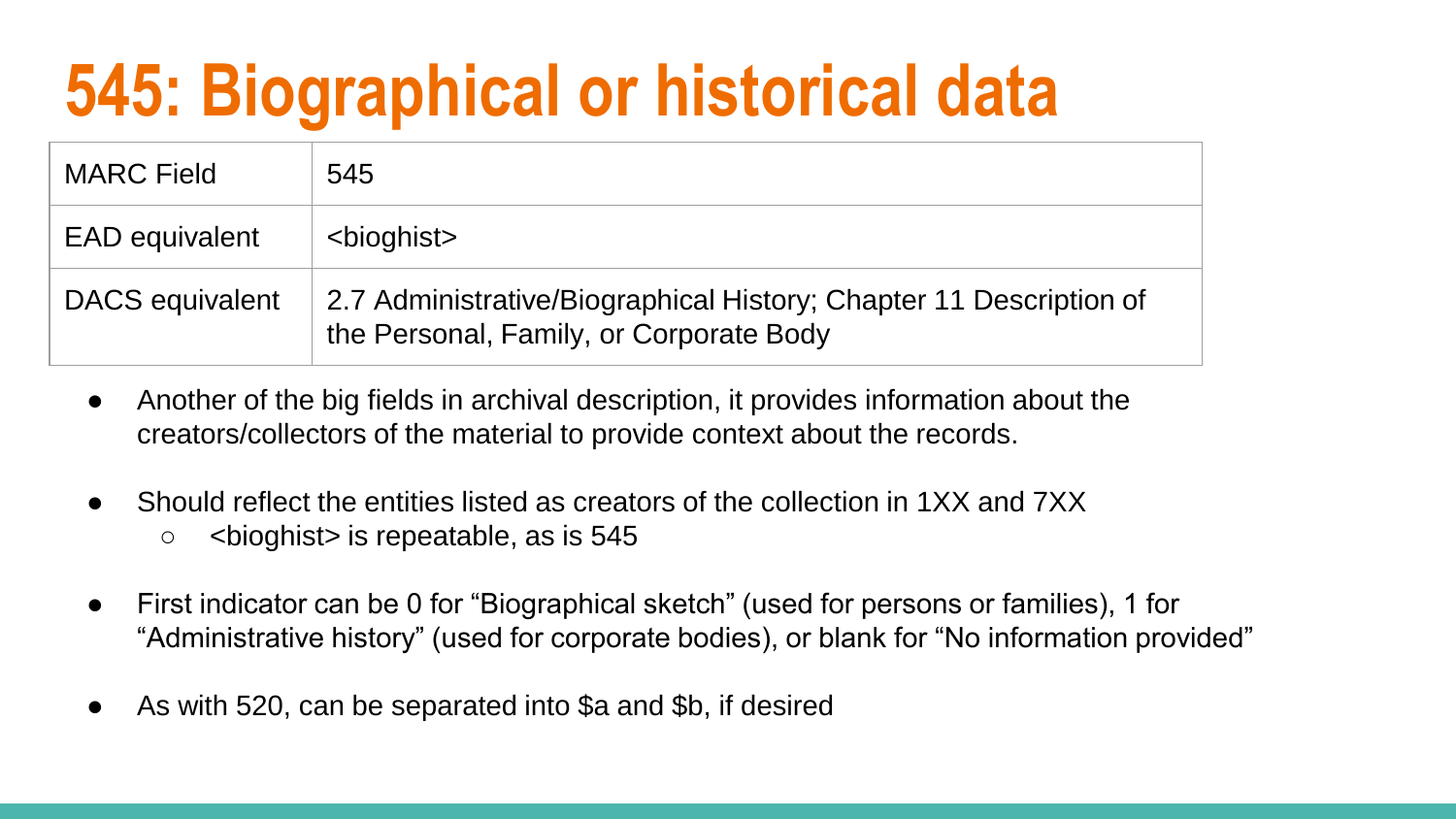#### **545: Biographical or historical data**

| <b>MARC Field</b>     | 545                                                                                                           |
|-----------------------|---------------------------------------------------------------------------------------------------------------|
| <b>EAD equivalent</b> | <bioghist></bioghist>                                                                                         |
| DACS equivalent       | 2.7 Administrative/Biographical History; Chapter 11 Description of<br>the Personal, Family, or Corporate Body |

- Includes general information about the person, family, or corporate body being described, but should focus on the activities and relationships reflected in the records.
- Think about it in relationship to the Scope and Content note: the two should complement each other to give the collection its appropriate context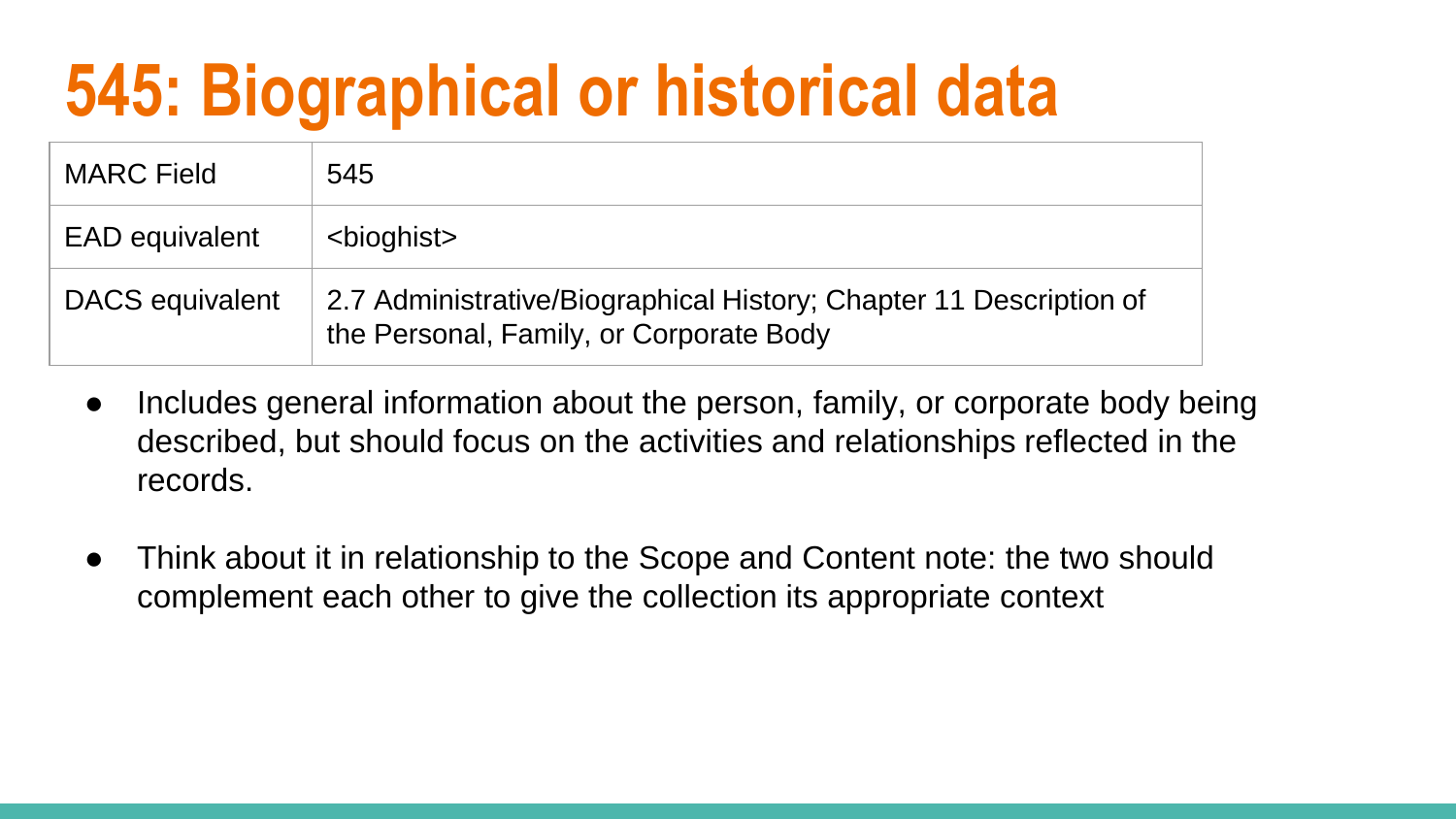#### **555: Finding aid note**

| <b>MARC Field</b>     | 555  |
|-----------------------|------|
| <b>EAD equivalent</b> | none |
| DACS equivalent       | none |

- Indicates the presence of a finding aid (or other type of index or collection quide)
- Can include a link to the finding aid in \$u
	- Should also be included in an 856
- First indicator will usually be 0 for "Finding Aids", but can also be blank for "Indexes" or 8 for no display constant
- You can (and should, when appropriate) say more than "Finding aid is available."
	- This would be an appropriate place to indicate that the finding aid includes more complete description than that MARC record.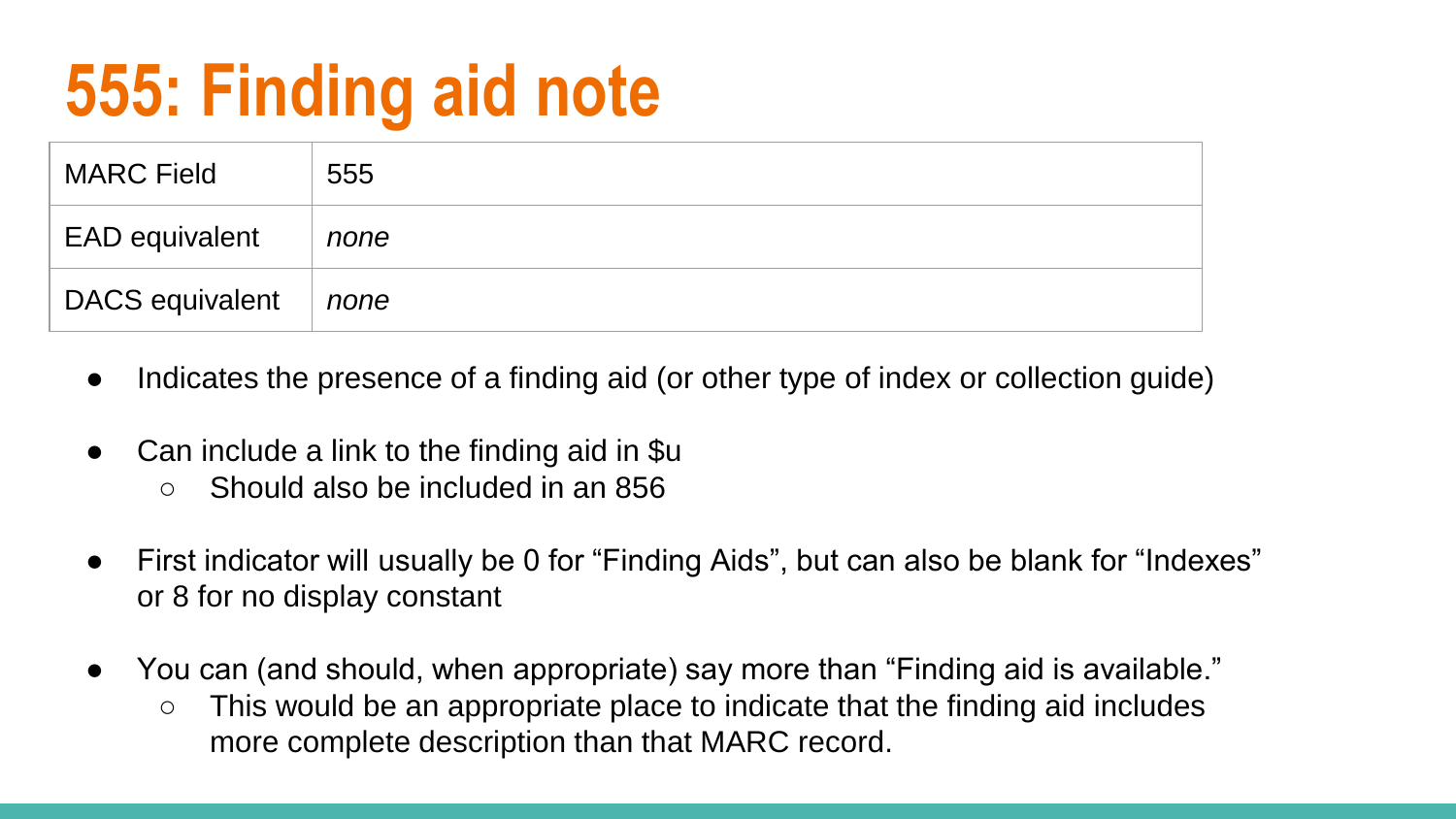#### **506 and 540: Restrictions on use and access**

| <b>MARC Field</b>     | 506, 540                                                       |
|-----------------------|----------------------------------------------------------------|
| <b>EAD equivalent</b> | <accessrestrict>, <userestrict></userestrict></accessrestrict> |
| DACS equivalent       | Chapter 4, Conditions of Access and Use                        |

- 506 is about accessing records; 540 is about what users can do with the materials (e.g. publication, duplication, copyright, etc.).
- Many institutions will also use them to explicitly state that a collection is open for research and/or has no use restrictions.
- Particularly for AV materials and born-digital materials, can be used to indicate if any specialized equipment or software is required to view the materials, and whether those are available in the reading room.
- Can be used to indicate if materials are housed off-site and require advance notice to access
	- But remember that that information may change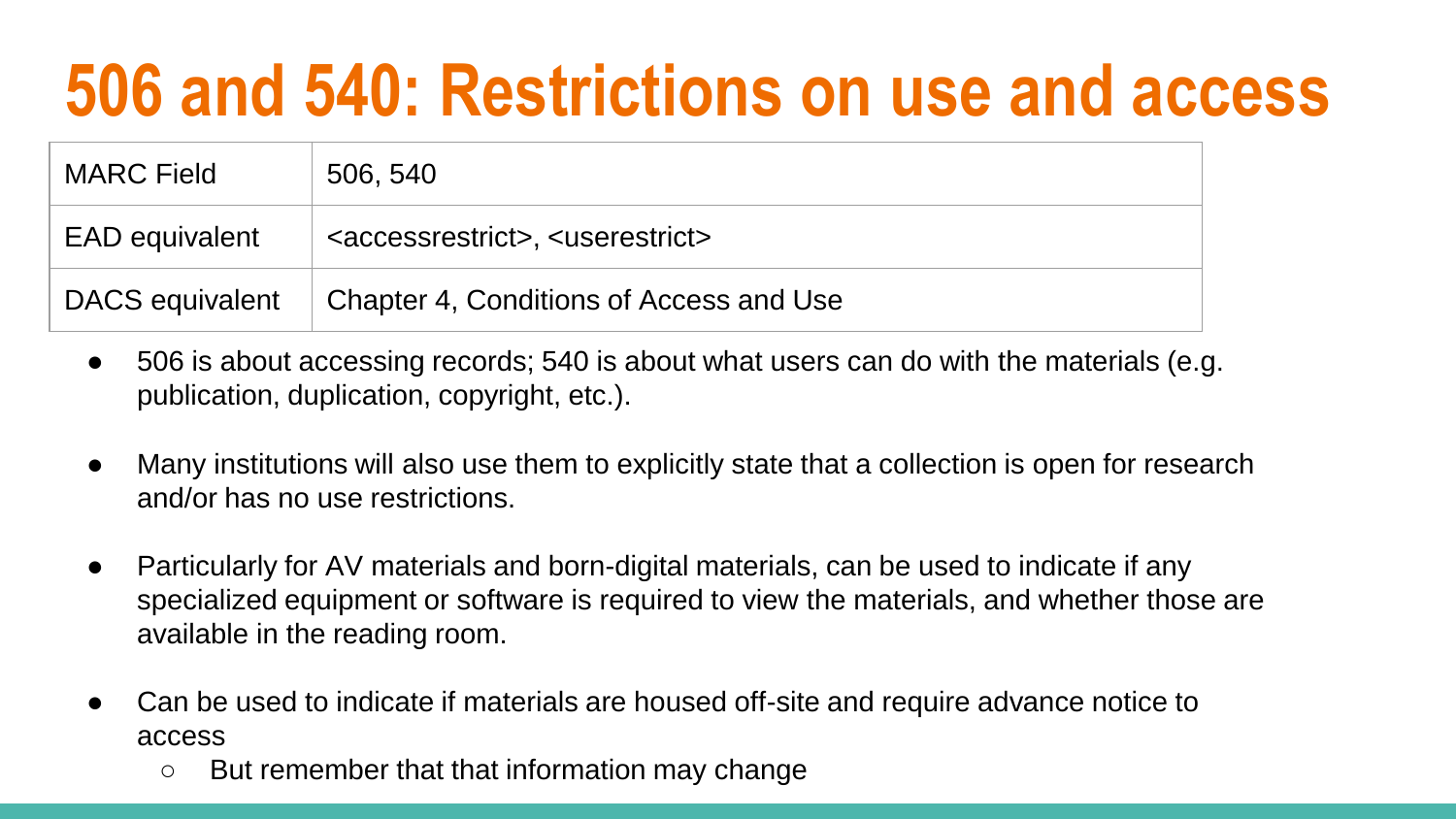#### **Other 5XX notes...**

Lots of other 5XX notes may be appropriate:

- 500 General note
- 510 Citation/References
- 524 Preferred Citation
- 530 Additional Physical Form Available
- 538 System Details
- 541 Immediate Source of Acquisition
- 544 Location of Other Archival Materials
- 546 Language
- 561 Ownership and Custodial History
- 583 Action
- 584 Accumulation and Frequency of Use
- **Potentially others...**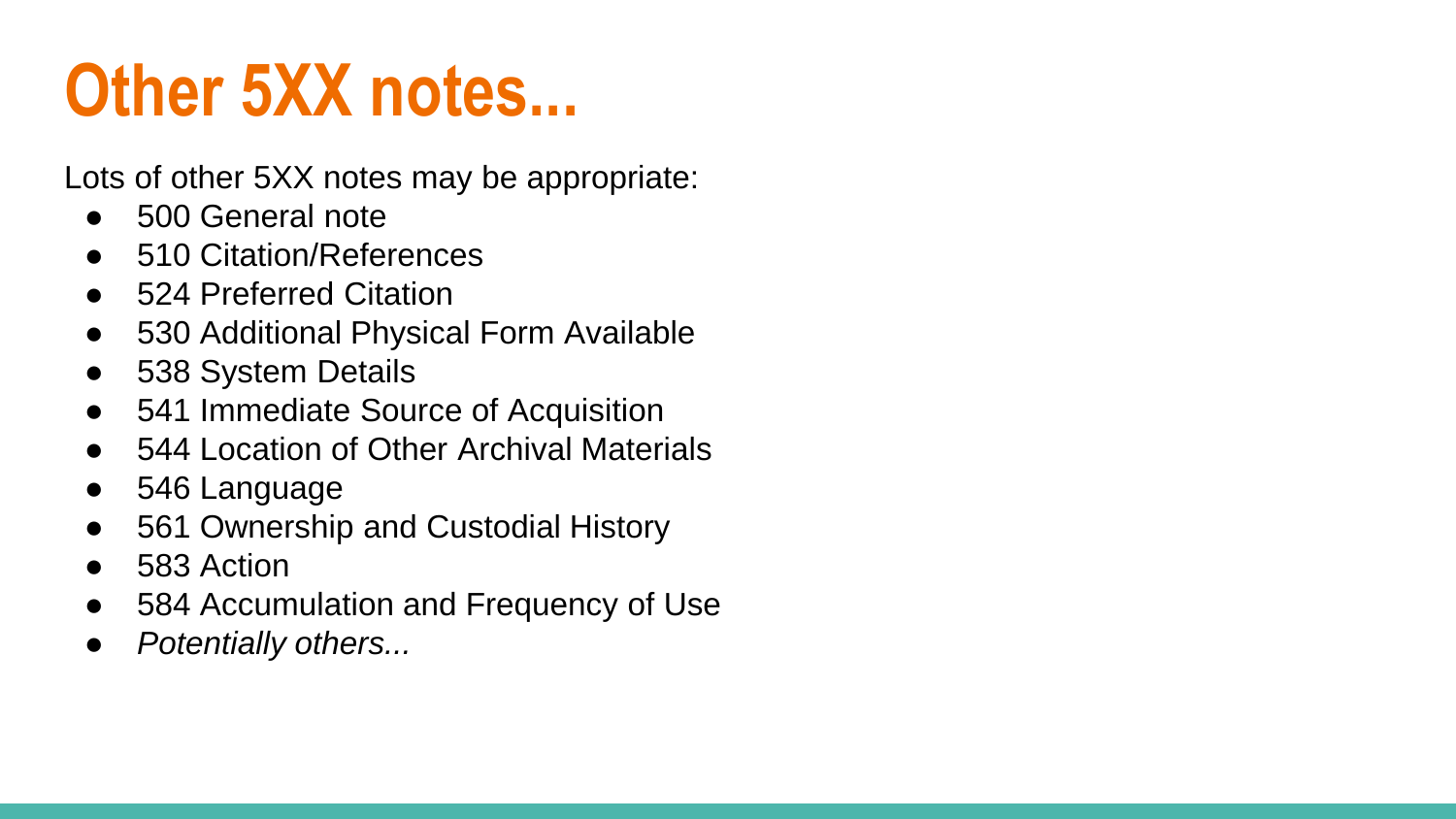#### **6XX: Subjects**

| <b>MARC</b> Field     | 600, 610, 611, 630, 650, 651                                                                                                                                                         |  |
|-----------------------|--------------------------------------------------------------------------------------------------------------------------------------------------------------------------------------|--|
| <b>EAD equivalent</b> | <controlaccess><br/>Sub-elements: <persname>, <corpname>, <famname>, <title>,<br/><geogname>, <subject></subject></geogname></title></famname></corpname></persname></controlaccess> |  |
| DACS equivalent       | none                                                                                                                                                                                 |  |

- Generally, handled the same way as for other resource types
- Subject analysis should line up with Scope & Content note
- Think intentionally about subdivisions. Some may be more appropriate in one setting than others.
	- \$v Sources
	- \$v Archives
	- \$x History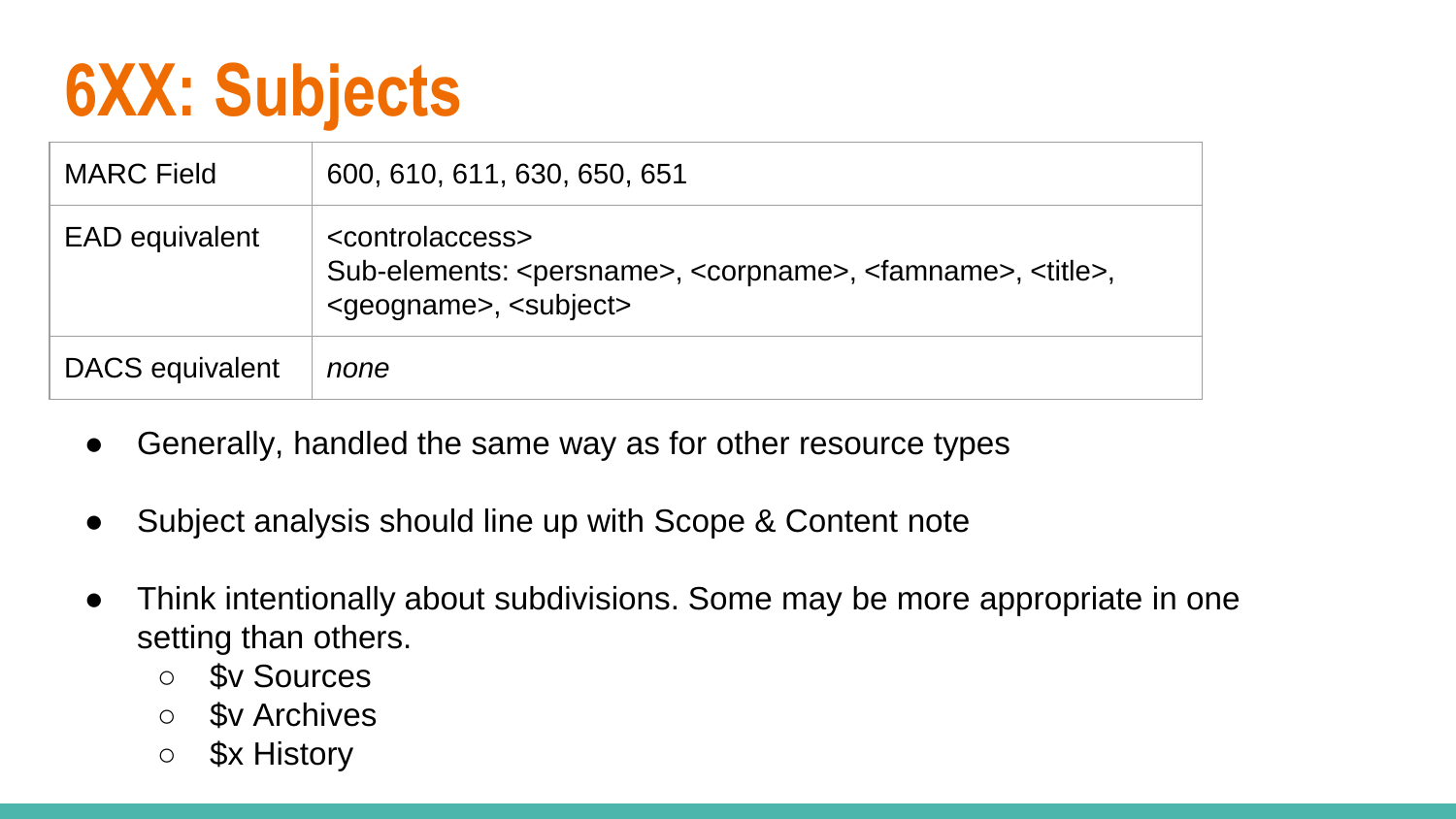

| <b>MARC Field</b>     | 655                                                    |  |  |  |
|-----------------------|--------------------------------------------------------|--|--|--|
| <b>EAD equivalent</b> | <controlaccess><genreform></genreform></controlaccess> |  |  |  |
| DACS equivalent       | 2.5 Extent (kind of)                                   |  |  |  |

- Much more extensively used for archives than for some other resources we catalog
	- It isn't uncommon to see a long list of genre/form terms
- Use the standard indicators and subfields to indicate what vocabulary the term comes from
	- I typically use AAT, TGM, and sometimes LCGFT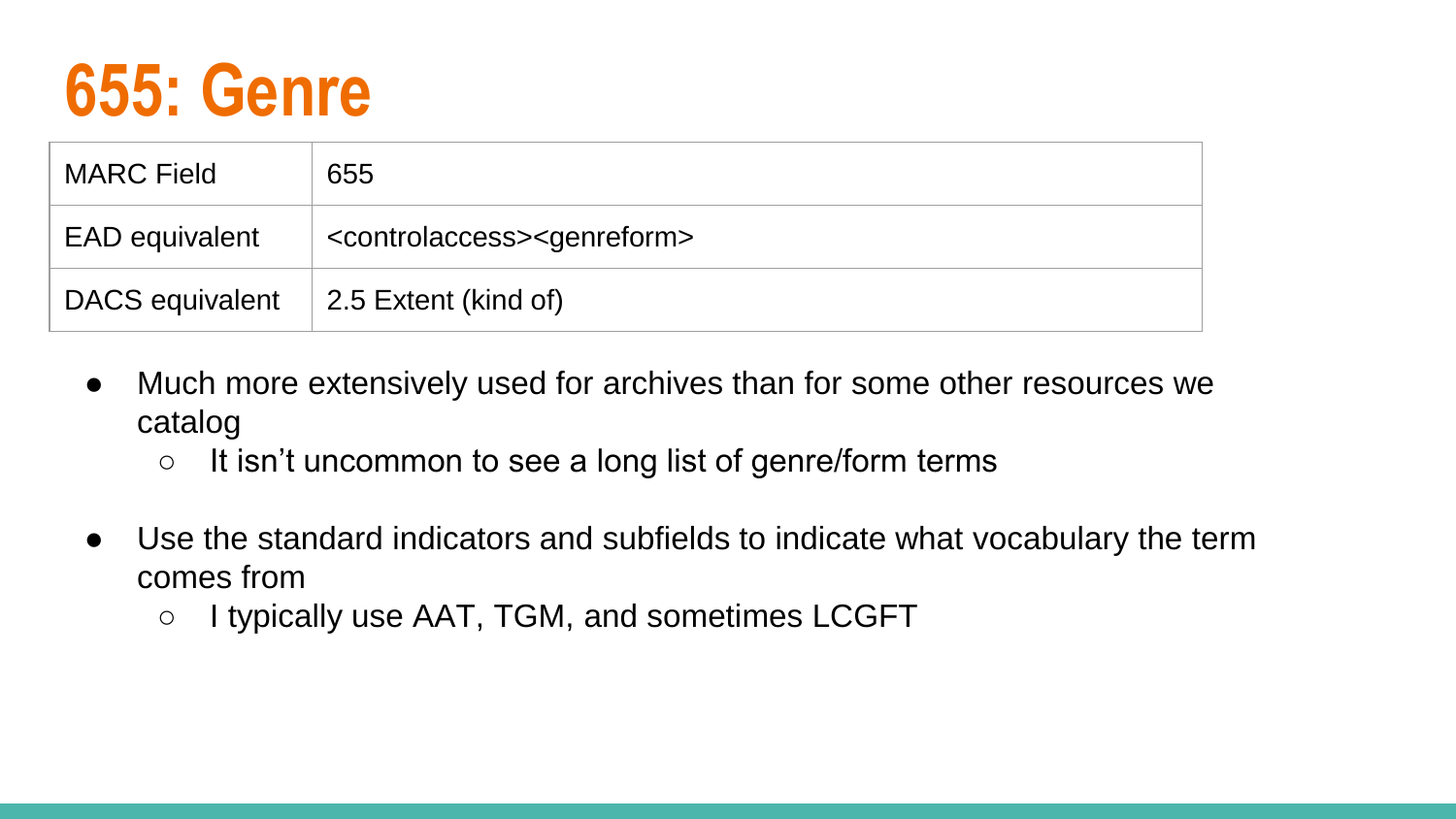#### **710: Repository**

| <b>MARC Field</b> | 710                                 |
|-------------------|-------------------------------------|
| EAD equivalent    | <repository></repository>           |
| DACS equivalent   | 2.2 Name and Location of Repository |

- In addition to other uses of 7XX fields (i.e. additional creators), 710 is a good place to explicitly state the archival repository who holds the collection.
- Often implicitly stated in archival finding aids, but important to make clear in the context of a MARC record
- Use \$e host institution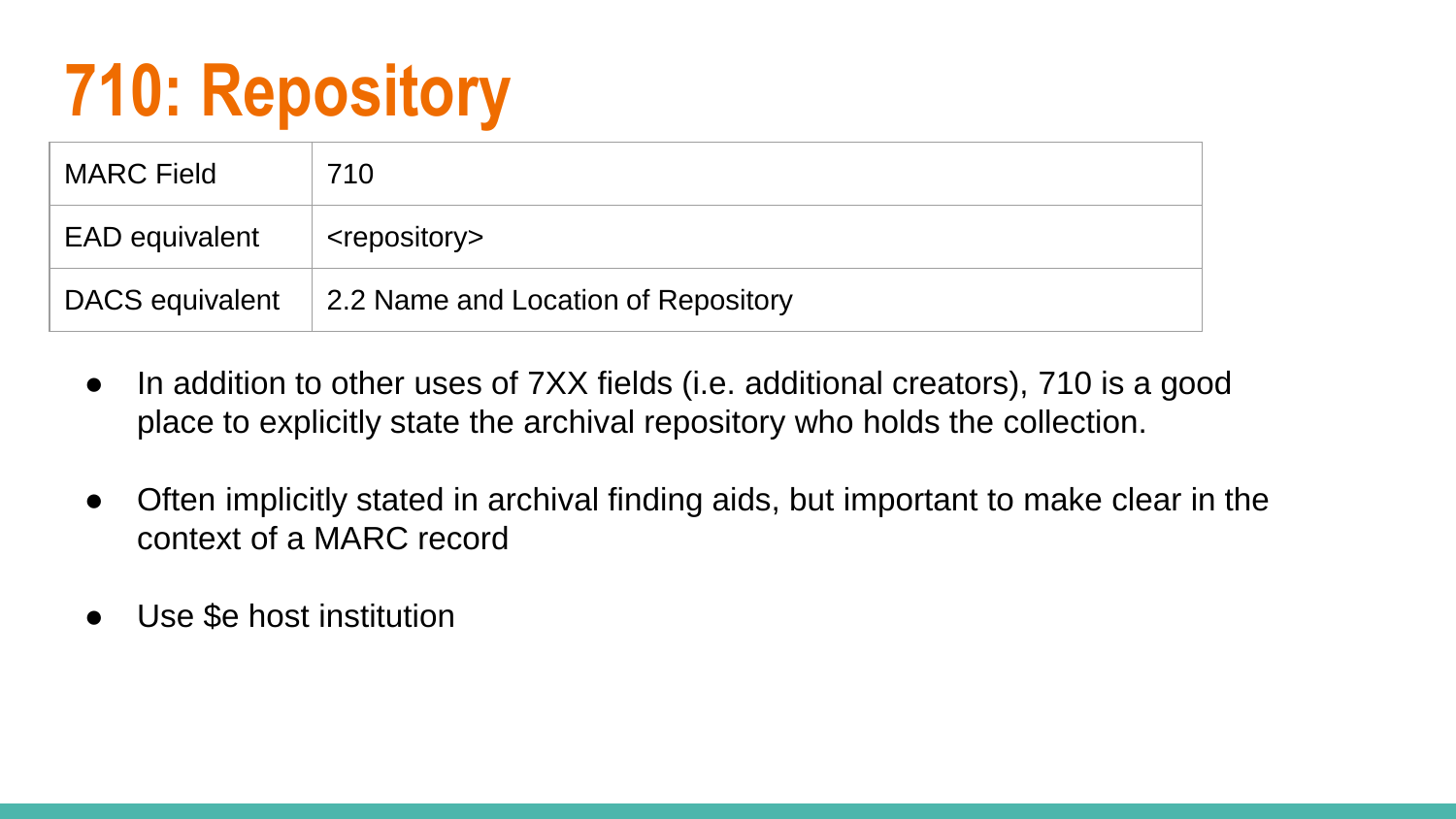#### **856: Link to online finding aid**

| <b>MARC Field</b>     | 856 42                                                                            |
|-----------------------|-----------------------------------------------------------------------------------|
| <b>EAD</b> equivalent | <eadid @url=""> (EAD2002) or <recordid @instanceurl=""> (EAD3)</recordid></eadid> |
| DACS equivalent       | none                                                                              |

- If there is an online finding aid, make sure to include the link in 856!
- \$z, \$y or \$3 are usually used for the link text; what that text is varies I use "Finding aid"
- Can also include 856 fields for other, related resources (such as digital collections, custom websites for prominent collections, etc.)
- Use standard indicators and subfields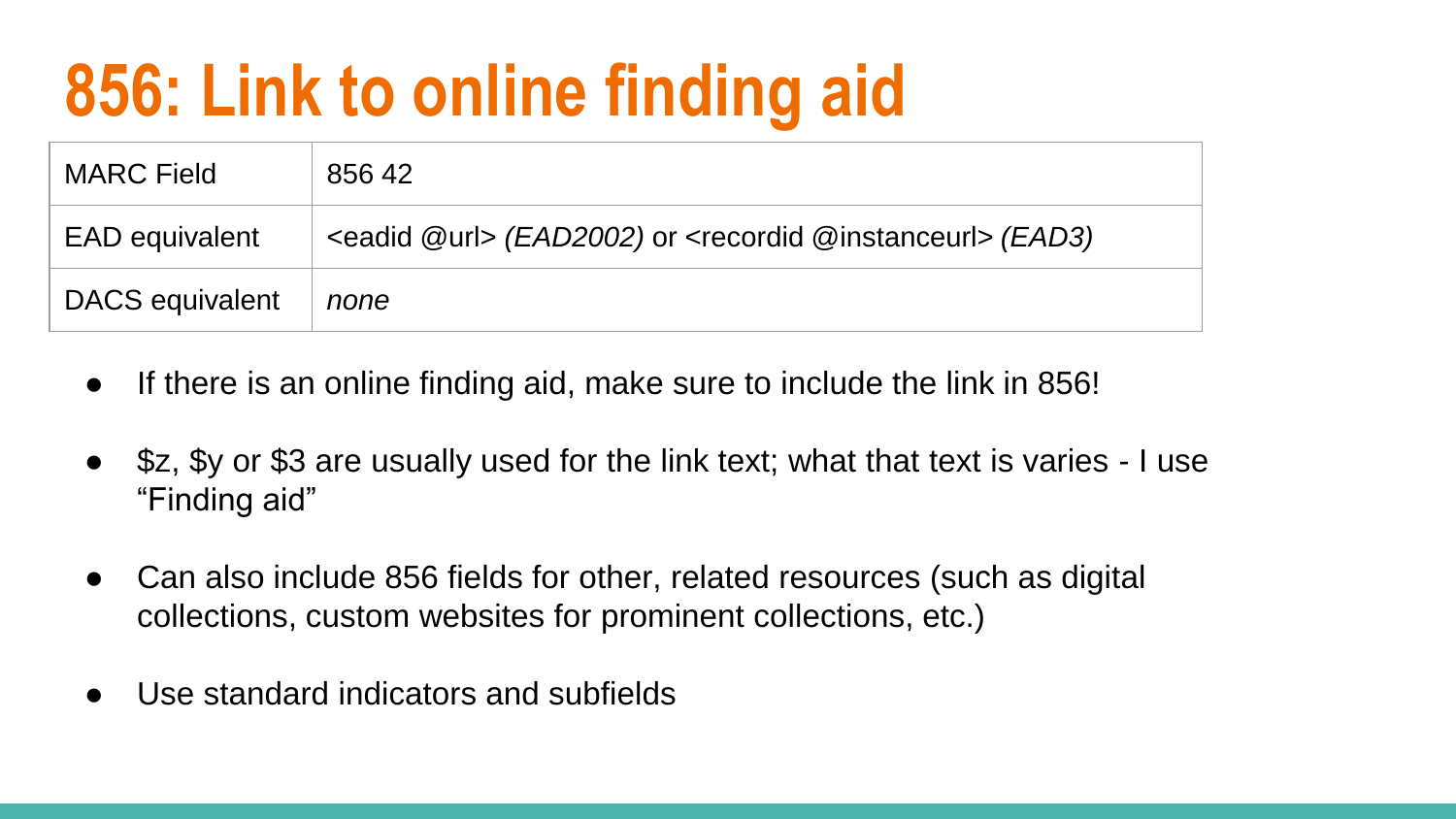#### **Example record**



- 040 \_\_ \$a FQG \$b eng \$e dacs \$c FQG
- 099 \$a CAH-03313
- 100 1 \$a Bernstein, Dorothy Lewis, \$d 1914- \$e creator
- 245 00 \$a Dorothy L. Bernstein Papers, \$f 1930-2008
- 264 \_0 \$c 1930-2008
- 300 \_\_ \$a 2.83 linear feet \$a (6 boxes)
- 506 This collection is open for research.
- 520 2 \$a The Dorothy L. Bernstein Papers document Bernstein's professional and personal life, including her roles as a mathematician, professor, and officer in mathematical organizations. The collection is divided into two series: Professional and Personal.
- 545 0\_ \$a Dorothy Lewis Bernstein (1914-1988) was an American mathematician and president of the Mathematical Association of American (MAA). Her professional interests included analysis, probability and statistics, and the use of computers for mathematics education.
- 555 \_\_ \$a Finding aid is available, and contains a complete and up-to-date description of the collection: \$u https://legacy.lib.utexas.edu/taro/utcah/03313/cah-03313.html
- 710 2\_ \$a Dolph Briscoe Center for American History, \$e host institution
- 856 42 \$z Finding aid \$u https://legacy.lib.utexas.edu/taro/utcah/03313/cah-03313.html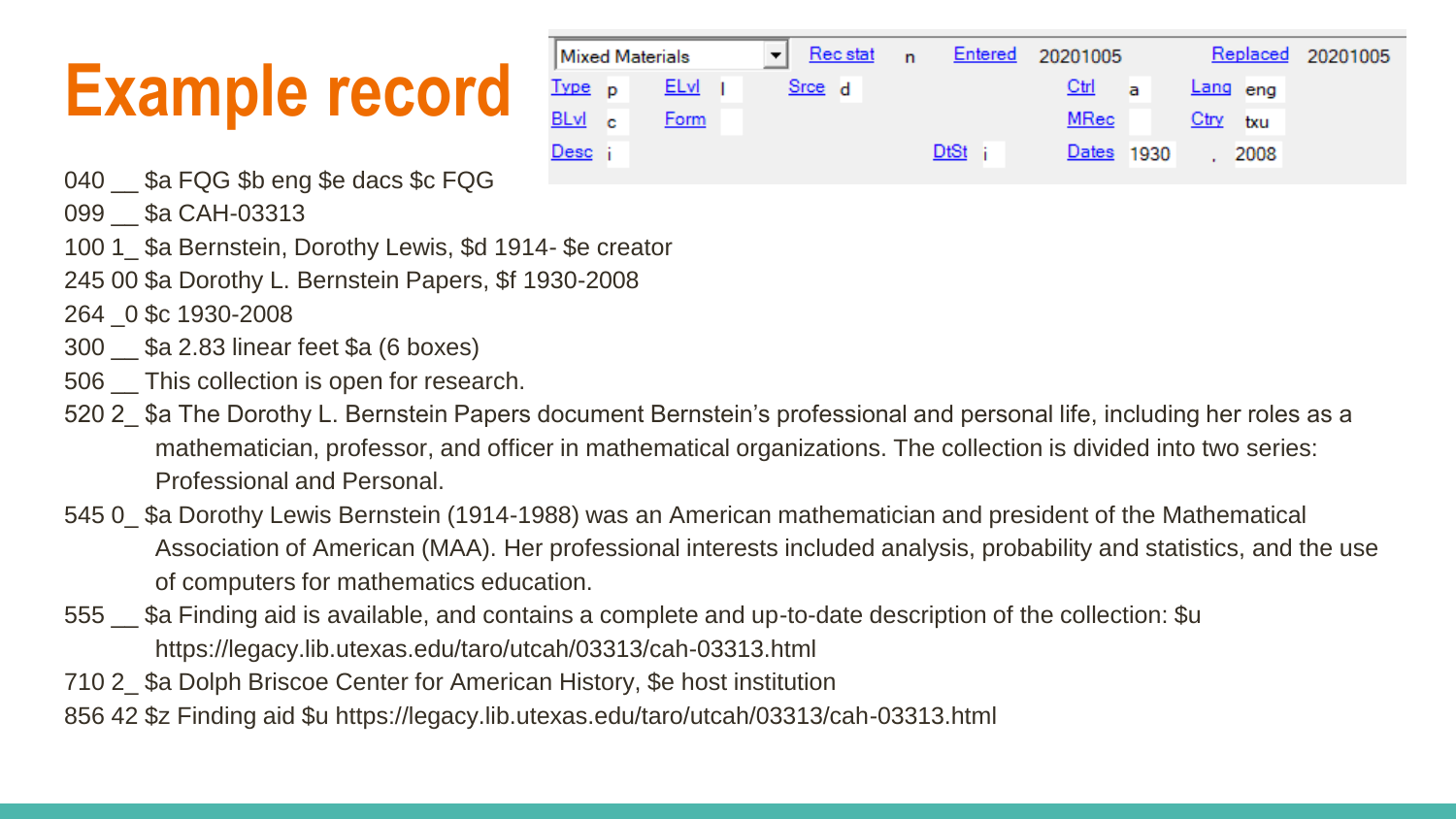#### **Exercise!**

Create a MARC record for the C.O.P.S./Metro Alliance Records, 1954-2009.

- Finding aid: <https://legacy.lib.utexas.edu/taro/utsa/00283/utsa-00283.html>

Think about the fields we've talked about today - but if there are other fields that you think are useful or relevant, please include them!

10 minutes for the exercise, then we'll come back together to discuss.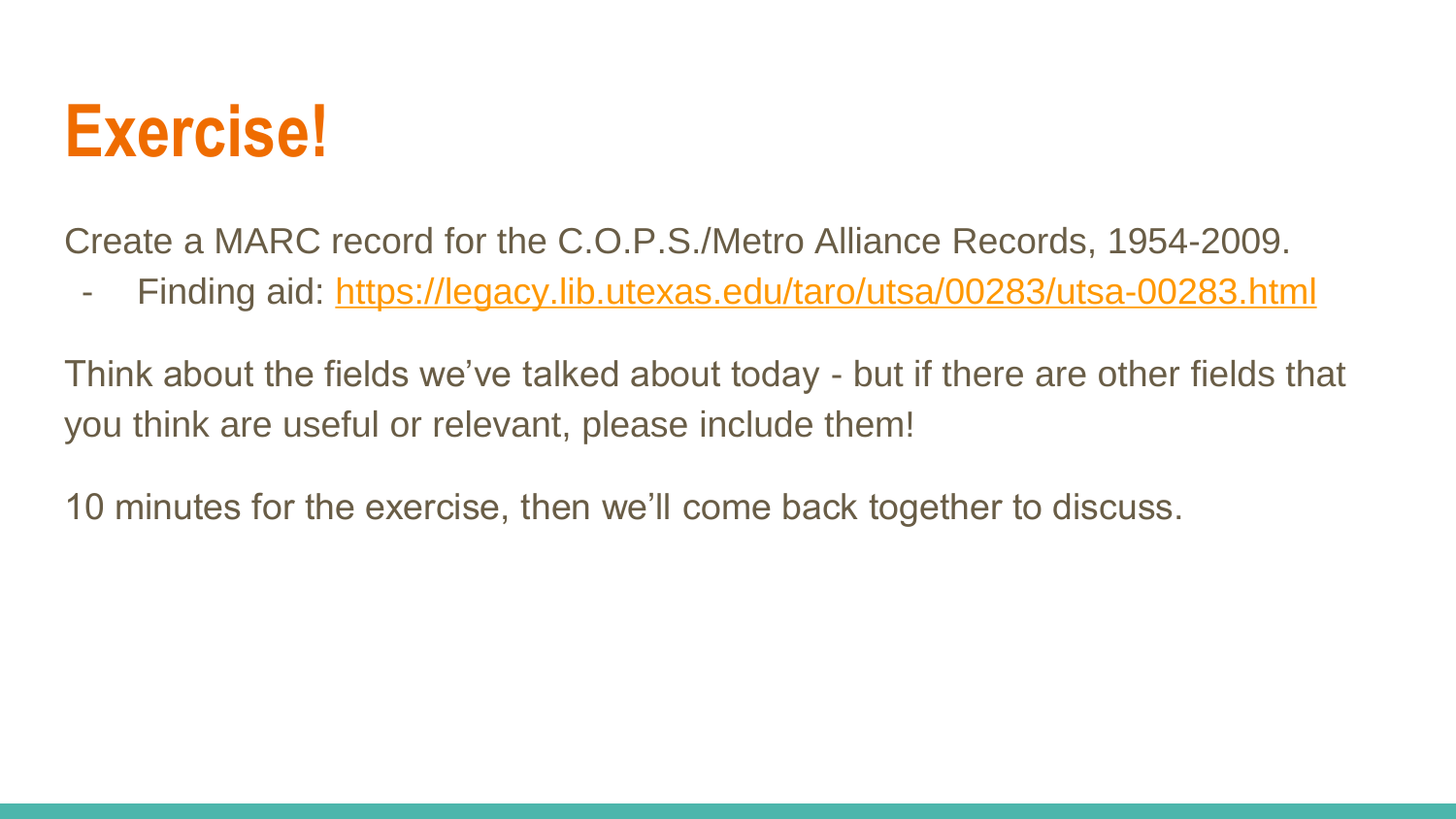#### **Exercise - Example record (1/4)**

| <b>Mixed Materials</b> |  |             | Rec stat<br>▾╎ | $\cdot$ n |  | Entered 20201005 |                        | Replaced 20201005195923.53 |  |
|------------------------|--|-------------|----------------|-----------|--|------------------|------------------------|----------------------------|--|
| Type p                 |  | <b>ELvi</b> |                | Srce d    |  |                  | $\mathbf{Ctrl}$<br>- a | Lang eng                   |  |
| BLvl c                 |  | Form        |                |           |  |                  | MRec                   | $Ctry$ txu                 |  |
| <u>Desc</u>            |  |             |                |           |  | <u>DtSt</u>      | Dates 1954             | 2015                       |  |

- 040  $\,$  \$a FQG \$b eng \$e dacs \$c FQG
- $043$   $$a$  n-us-fl
- 099 \$a MS 346
- 110 2\_ \$a Communities Organized for Public Service (San Antonio, Tex.), \$e creator
- 245 00 \$a C.O.P.S./Metro Alliance Records, \$f 1954-2015
- 264 \_0 \$c 1954-2015
- 300 \_\_ \$a 124 linear feet \$a (124 boxes)
- 336 \_\_ \$a text \$b txt \$2 rdacontent
- 337 Sa unmediated \$b n \$2 rdamedia
- 338 \$a sheet \$b nb \$2 rdacarrier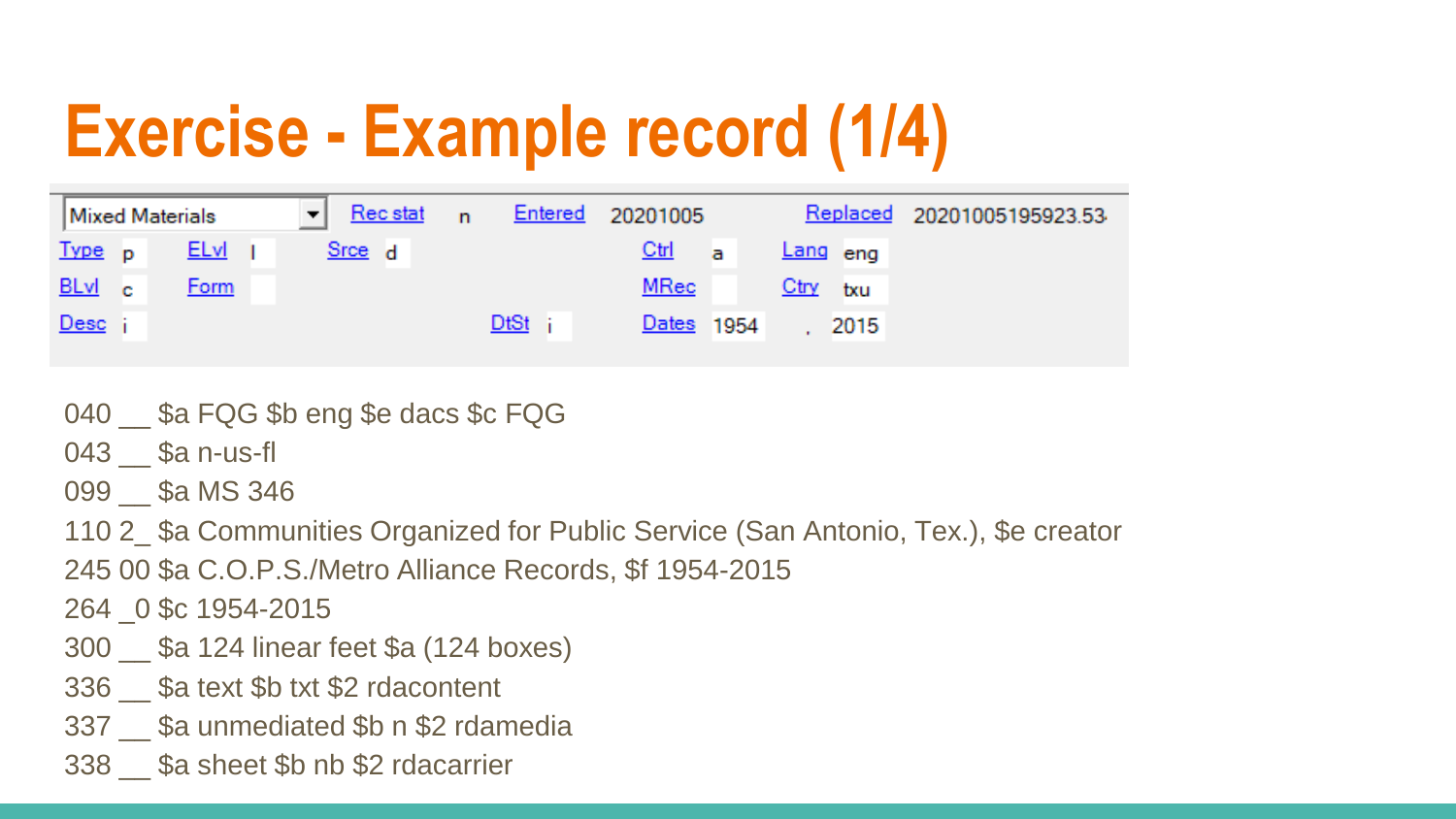#### **Exercise - Example record (2/4)**

- 506 Sa This collection is housed at UTSA's Main Campus and must be accessed via the John Peace Library Special Collections reading room, and must be requested in advance. Original audiovisual materials cannot be handled directly by patrons. Please contact Special Collections to request access to these materials, which may require the creation of digital copies. Two folders in Accession 2016-041 require Archivist review prior to patron use.
- 520 2 \$a The C.O.P.S./Metro Alliance Records contain correspondence, meeting minutes, press releases, publications, budgets, reports, program and project files, news clippings, artifacts, ephemera and audiovisual materials as well as assorted administrative materials. The collection is arranged in six series: Administration, Program Files, Project Files, Member Organizations, News Clippings, and Artifacts and Ephemera.
- 540 <sub>\_\_</sub> \$a The researcher assumes full responsibility for observing all copyright, property, and libel laws as they apply.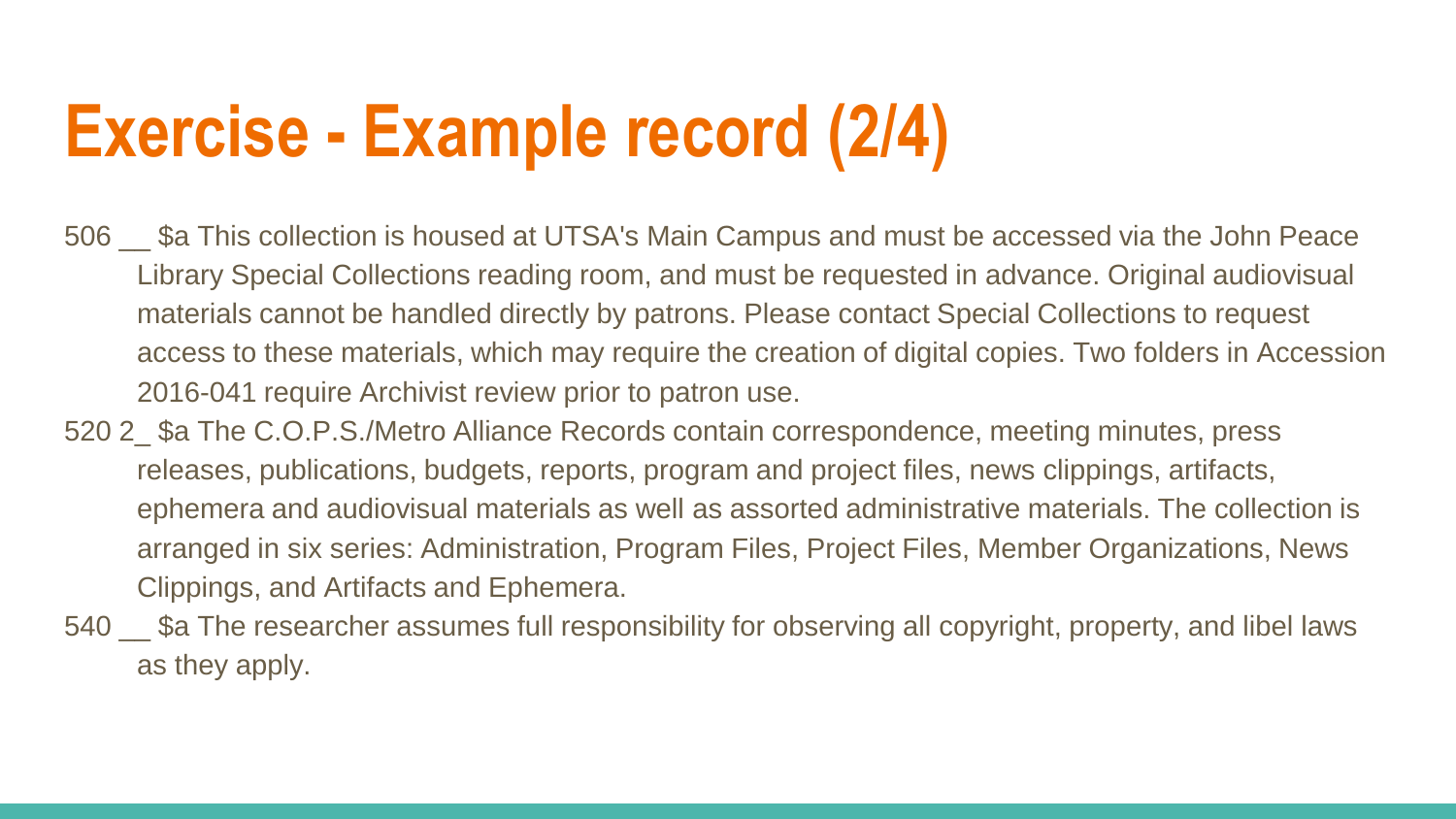#### **Exercise - Example record (3/4)**

- 545 1  $$$ \$a Communities Organized for Public Service (COPS) is an organization of 26 parishes in the predominantly Hispanic, low-income West Side and South Side of San Antonio. Founded in 1974, it is the oldest of the Interfaith Area Foundation (IAF) organizations in Texas and, indeed, in the entire national network. The Metro Alliance, which shares office space and many resources with C.O.P.S., formed in 1989 through a merger of the East Side Alliance, composed of African American and Hispanic low- and lower-middle income churches, and the Metropolitan Congregational Alliance.
- 546 \_\_ \$a Materials are in English.
- 555 0\_ \$a Finding aid is available, and contains most current description of collection: \$u https://legacy.lib.utexas.edu/taro/utsa/00283/utsa-00283.html
- 610 20 \$a Communities Organized for Public Service (San Antonio, Tex.)
- 610 20 \$a Metro Alliance (San Antonio, Tex.)
- 651 \_0 \$a San Antonio (Tex.). \$x Economic conditions.
- 651 \_0 \$a San Antonio (Tex.). \$x Politics and government.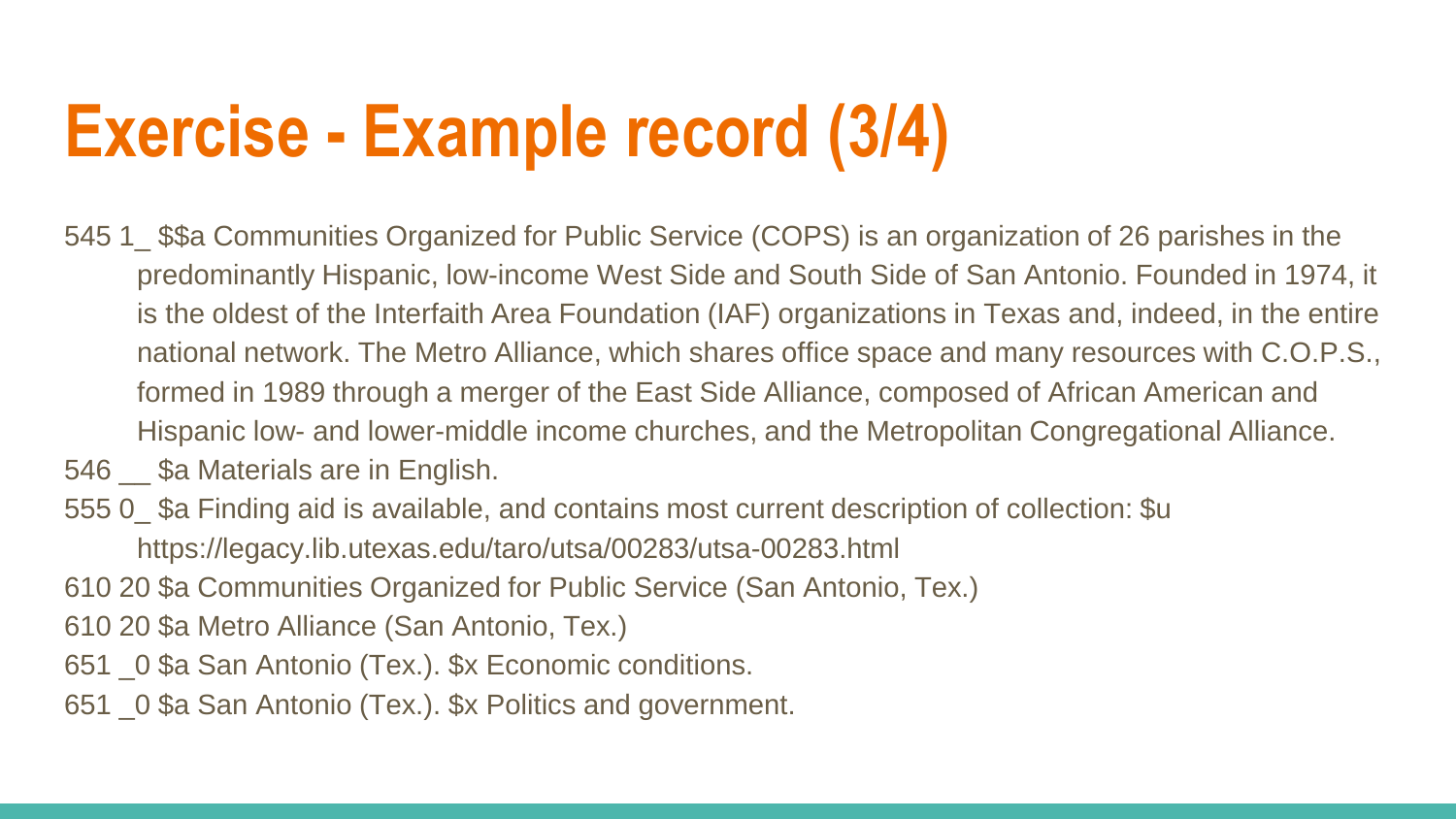#### **Exercise - Example record (4/4)**

650 \_0 \$a Citizens' associations \$z Texas \$z San Antonio.

650 \_0 \$a Community development \$z Texas \$z San Antonio.

- 650 \_0 \$a Mexican Americans \$z Texas \$z San Antonio.
- 650 \_0 \$a Mexican Americans \$x Politics and government.
- 655 \_7 \$a Clippings (information artifacts) \$2 aat
- 655 \_7 \$a Directories \$2 aat
- 655 \_7 \$a Office files \$2 aat
- 655 \_7 \$a Programs (documents) \$2 aat
- 655 \_7 \$a Clippings (information artifacts) \$2 aat

655 \_7 \$a Reports \$2 aat

710 2\_ \$a Metro Alliance (San Antonio, Tex.), \$e creator

710 2\_ \$a University of Texas at San Antonio. \$b Libraries, \$e host institution

856 42 \$z Finding aid \$u https://legacy.lib.utexas.edu/taro/utsa/00283/utsa-00283.html

856 42 \$z Digital collection \$u https://digital.utsa.edu/digital/collection/p16018coll5/search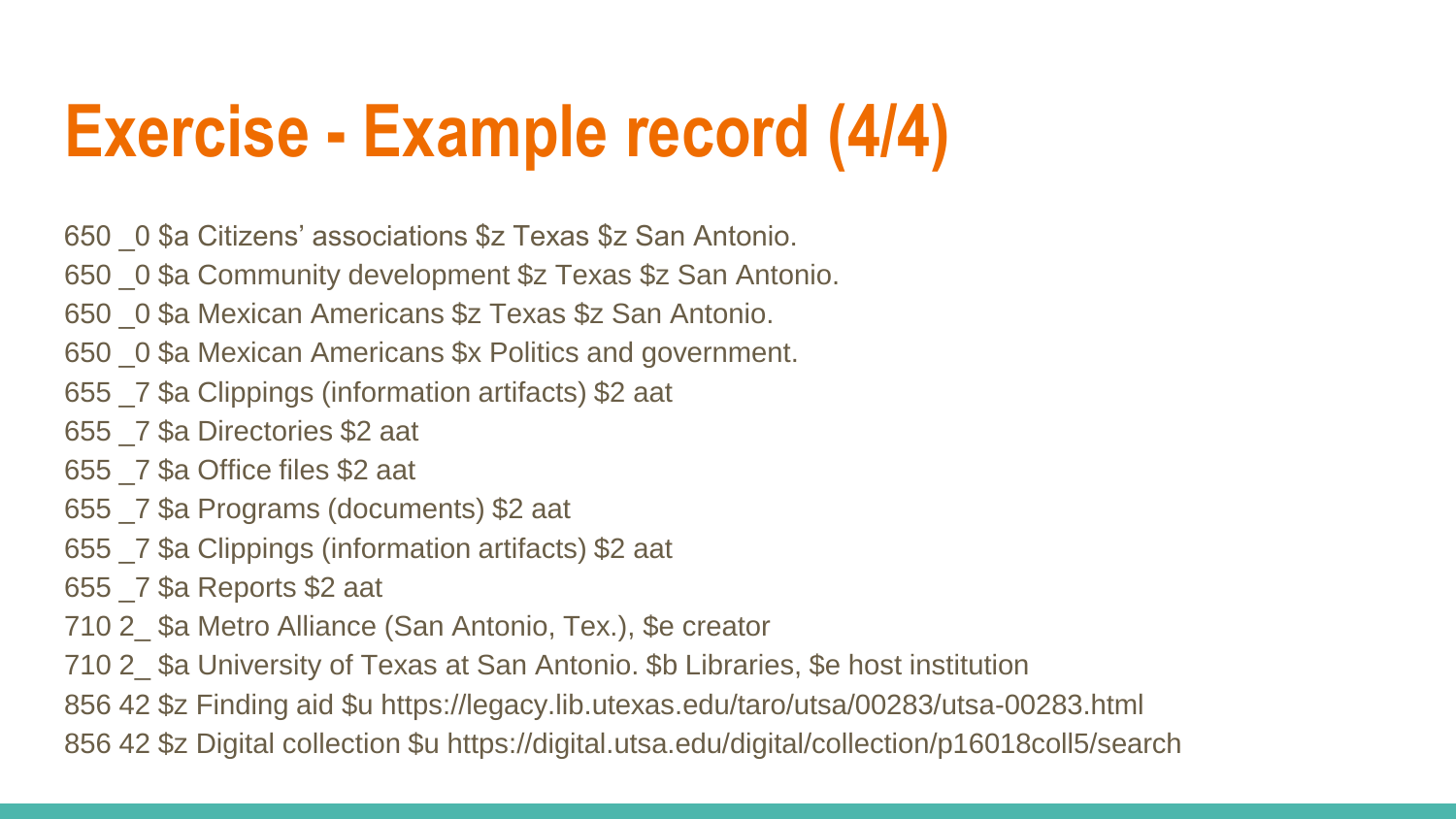#### **Questions? Comments? Ideas?**



Image Source: [Florida State University](https://ssdn.dp.la/item/9873102f3d51c174765f2e509cfa003d)